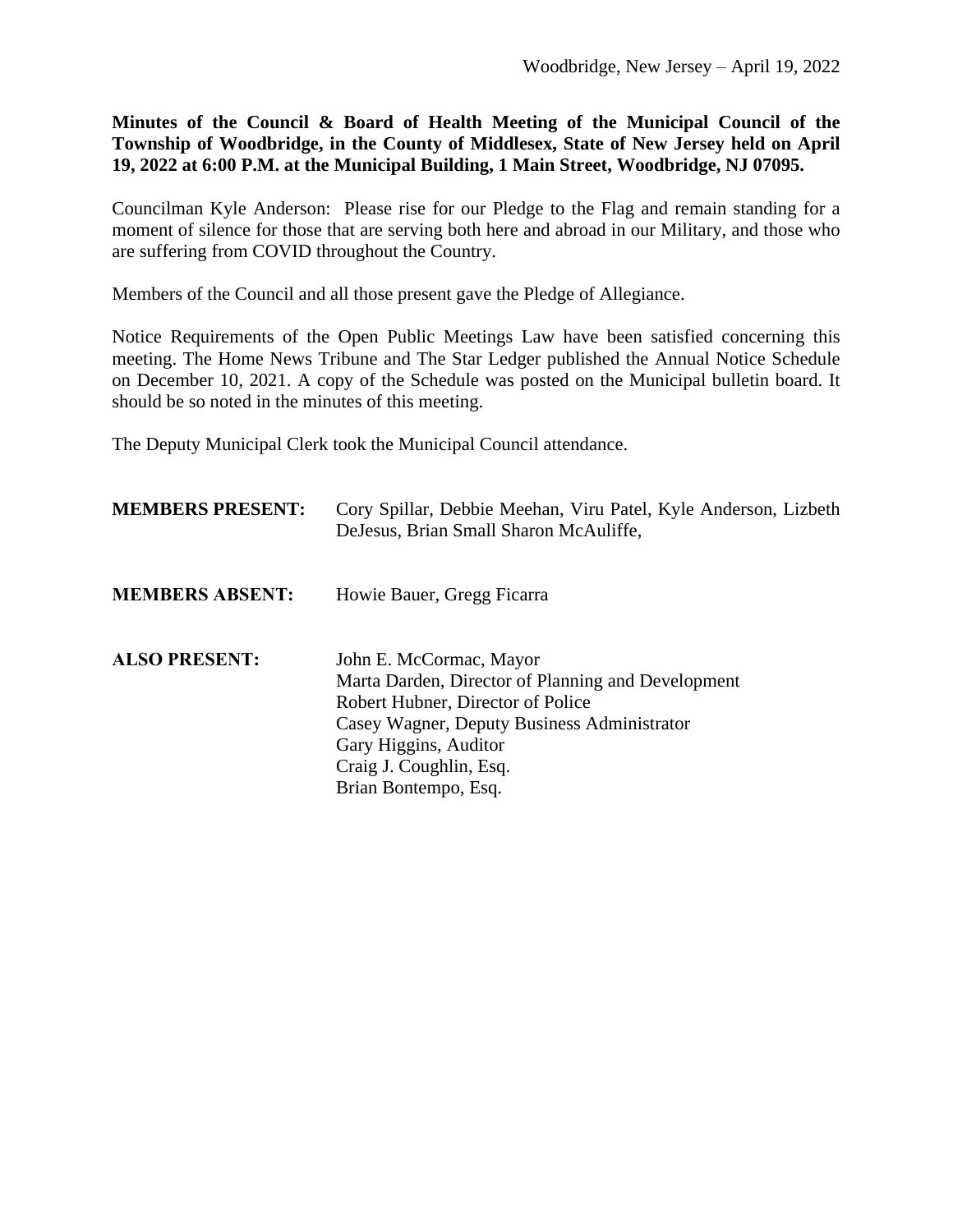**The Deputy Municipal Clerk called for a Second and Third Reading of the following Ordinances as consent:**

- **A. AN ORDINANCE AMENDING CHAPTER 7 ENTITLED "TRAFFIC" , SECTION 7-38.1 OF THE REVISED ORDINANCES OF THE TOWNSHIP OF WOODBRIDGE TO ADD HOLLY STREET, SOUTH AND RUSSELL STREET, WEST. (2022-21)**
- **B. AN ORDINANCE AMENDING CHAPTER 7 ENTITLED "TRAFFIC," SECTION 7-43 "PUBLIC PARKING SPACES FOR CHARGING OF THE ELECTRIC VEHICLES" OF THE REVISED ORDINANCES OF THE TOWNSHIP OF WOODBRIDGE TO ADD 105 AVENEL STREET. (2022-22)**
- **C. AN ORDINANCE ADOPTING AMENDMENTS TO CHAPTER 150 OF THE TOWNSHIP CODE, ENTITLED "LAND USE AND DEVELOPMENT" , AND THE ZONING MAP. (2022-23)**
- **D. AN ORDINANCE OF THE MUNICIPAL COUNCIL OF THE TOWNSHIP OF WOODBRIDGE, COUNTY OF MIDDLESEX, NEW JERSEY, ADOPTING THE "ONE WOODBRIDGE CENTER DRIVE REDEVELOPMENT AND HOUSING LAW,"** *N.J.S.A***. 40A:12:A-1** *et seq***. (2022-24)**

Cheryl Sharkey, Deputy Municipal Clerk: We'll begin the meeting with four Second Reading of the Ordinances this evening. We're going to take Letters A and B together. Can I get a motion that these Ordinances be taken up on Second and Third Reading and the public hearing be opened?

Councilman Small made a motion, seconded by Councilwoman Meehan and carried unanimously that the public hearing be opened.

Cheryl Sharkey, Deputy Municipal Clerk: The Public Hearing in now open on Letters A and B only. Hearing no comment from the public, can I get a motion that the public hearing be closed, the Ordinance be adopted and submitted to the Mayor for approval as required by law?

Councilman Small made a motion, seconded by Councilwoman Meehan and carried unanimously.

Cheryl Sharkey, Deputy Municipal Clerk: The Public Hearing in now open on Letter C. Hearing no comment from the public, can I get a motion that the public hearing be closed, the Ordinance be adopted and submitted to the Mayor for approval as required by law?

Councilman Small made a motion, seconded by Councilwoman Meehan and carried unanimously.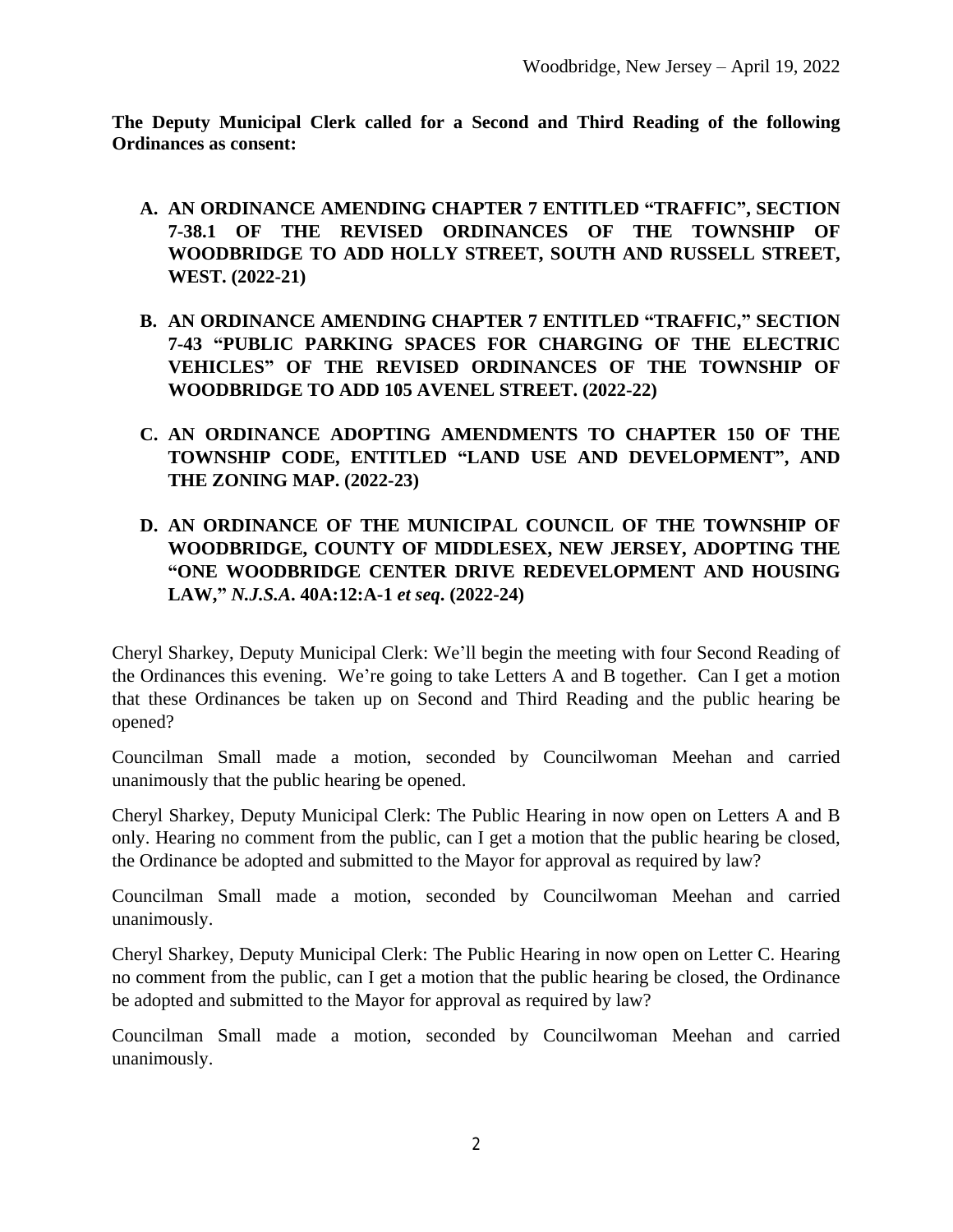Cheryl Sharkey, Deputy Municipal Clerk: The Public Hearing in now open on Letter D.

Tom Maras, Fords: Asked for explanation as to exactly what the redevelopment plan is for One Woodbridge Center Drive.

John E. McCormac, Mayor: It is the Woodbridge Center Drive, next to Luxe Apartments in Woodbridge Center. They would like to put in a self-storage facility.

Paul Lund, Hopelawn: Asked why there is such a huge demand for storage units.

Councilman Anderson: Having storage is at a premium nowadays. If someone comes in to develop next to an apartment complex, you have people that are moving from the City or might be moving from a home into an apartment and they have need for a storage unit. You will always see a need for storage units.

Councilman Spillar: Just on a personal note, I recently went to two of my self-storage units in my fire district that aren't near any recently constructed residential developments and I was put on a waiting list. If the want is there then God Bless them.

John Vrtaric, Woodbridge: Commented that storage in the area of high class rentals is degrading to the area.

Cheryl Sharkey, Deputy Municipal Clerk: Hearing no other comment from the public, can I get a motion that the public hearing be closed, the Ordinance be adopted and submitted to the Mayor for approval as required by law?

Councilman Small made a motion, seconded by Councilwoman Meehan and carried unanimously that the public hearing be closed.

**The Deputy Municipal Clerk called for a First Reading of the following Ordinances as consent:**

- **E. AN ORDINANCE AMENDING CHAPTER 7 ENTITLES "TRAFFIC" , SECTION 7-14 OF THE REVISED ORDINANCES OF THE TOWNSHIP OF WOODBRIDGE TO DELETE BUNNS LANE; TO ADD BUNNS LANE.**
- **F. AN ORDINANCE AMENDING CHAPTER 7 ENTITLED "TRAFFIC" SECTION OF 7-83.1 OF THE REVISED ORDINANCES OF THE TOWNSHIP OF WOODBRIDGE TO ADD MAY STREET.**
- **G. AN ORDINANCE OF THE MUNICIPAL COUNCIL OF THE TOWNSHIP OF WOODBRIDGE, COUNTY OF MIDDLESEX, NEW JERSEY ADOPTING THE AMENDED "METROPARK WOOD AVENUE SOUTH REDEVELOPMENT PLAN" PURSUANT TO THE LOCAL REDEVELOPMENT AND HOUSING LAW, N.J.S.A. 40A:12A-1 et seq.**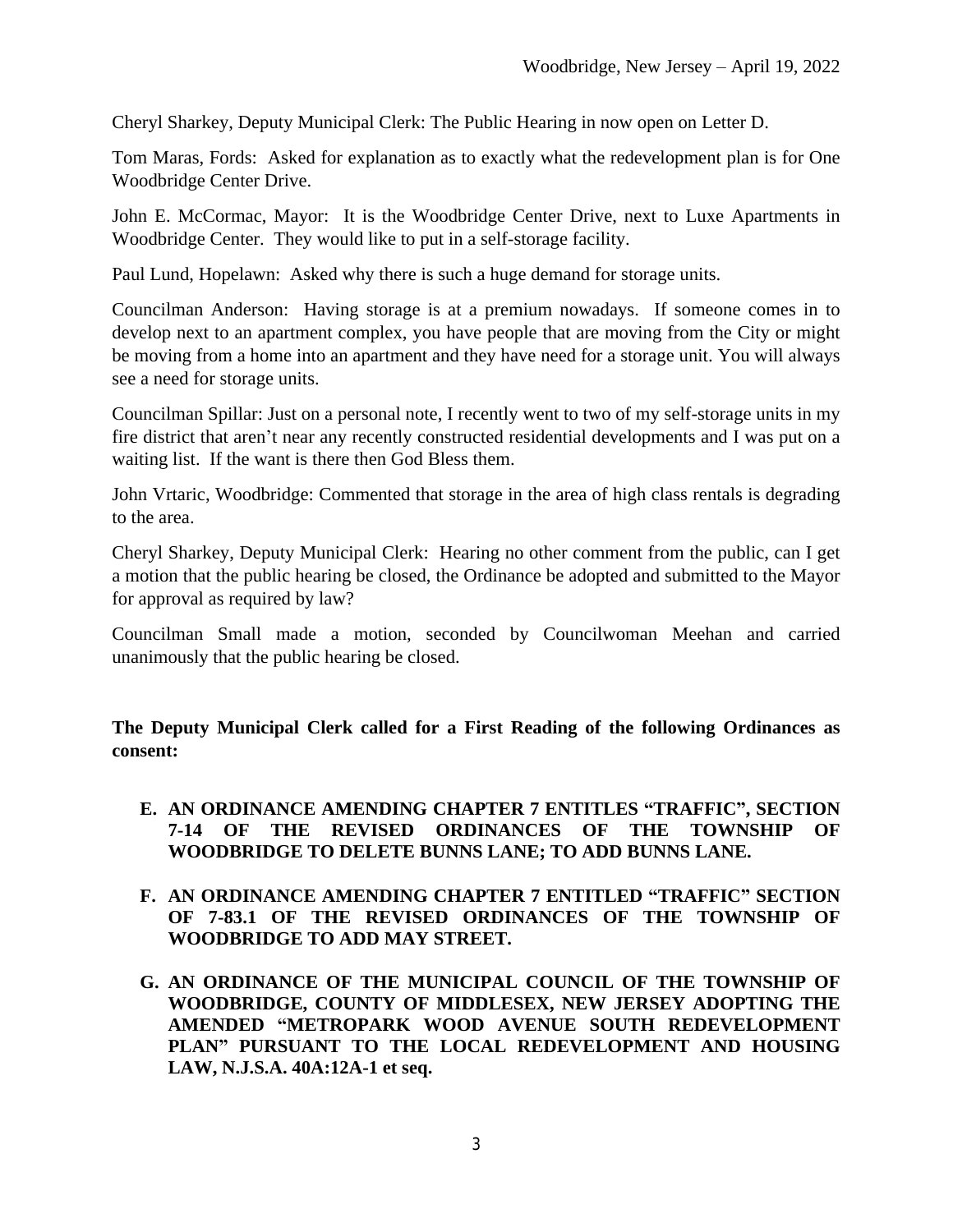Councilman Small made a motion, seconded by Councilwoman Meehan and carried unanimously that these Ordinances be passed on First Reading, to be published in the Home News Tribune on Friday, April 22, 2022 with Notice of Public Hearing to be held on May 3, 2022 at 6:00 P.M.

#### **The Deputy Municipal Clerk introduced the following Resolutions as Consent.**

- **(1) BE IT RESOLVED** that the Municipal Council hereby approves the Annual Report of Audit for State Fiscal Year (SFY) 2021.
- **(2) BE IT RESOLVED** that the Municipal Council hereby authorizes the refund of taxes for 100% disabled Veteran, Joel Nevins, Lot 3, Block 352.02, 109 Isabelle St. Metuchen (M.P.T.), NJ 08840.
- **(3) BE IT RESOLVED** that the Municipal Council hereby authorizes the refund of cancelled parking permits from the Parking Utility Fund for Ian Harvey & Caitlin DeAngelo and Samir Shah.
- **(4) BE IT RESOLVED** that the Municipal Council hereby authorizes the refund of overpaid sewer user fee.
- **(5) BE IT RESOLVED** that the Municipal Council hereby authorizes the refund for overpaid taxes.
- **(6) BE IT RESOLVED** that the Municipal Council hereby authorizes the release of Surety Bond No. 76186010 in the amount of \$3,416.40 to Midwood Homes, LLC.
- **(7) BE IT RESOLVED** that the Municipal Council hereby approves of the leave of absence of MICHELE MORGAN from the position of Social Worker-Aging to accept the unclassified position of Director of Senior Services for a period of one (1) year commencing January 1, 2022 and terminating December 31, 2022.
- **(8) BE IT RESOLVED** that the Municipal Council hereby appoints Kyle Morgan to serve as a member of the Woodbridge Environmental Commission for a three (3) year term commencing January 1, 2022 and terminating December 31, 2024.
- **(9) BE IT RESOLVED** that the Municipal Council hereby appoints John Lande to serve as a Class C member of the Woodbridge Township Historic Preservation Commission fulfilling an unexpired term commencing April 19, 2022 and terminating December 21, 2022.
- **(10) BE IT RESOLVED** that the Municipal Council hereby appoints Ashley Kurbanoglu to serve as 1<sup>st</sup> Alternate Member of the Woodbridge Township Historic Preservation Commission fulfilling and unexpired term commencing April 19, 2022 and terminating December 31, 2022.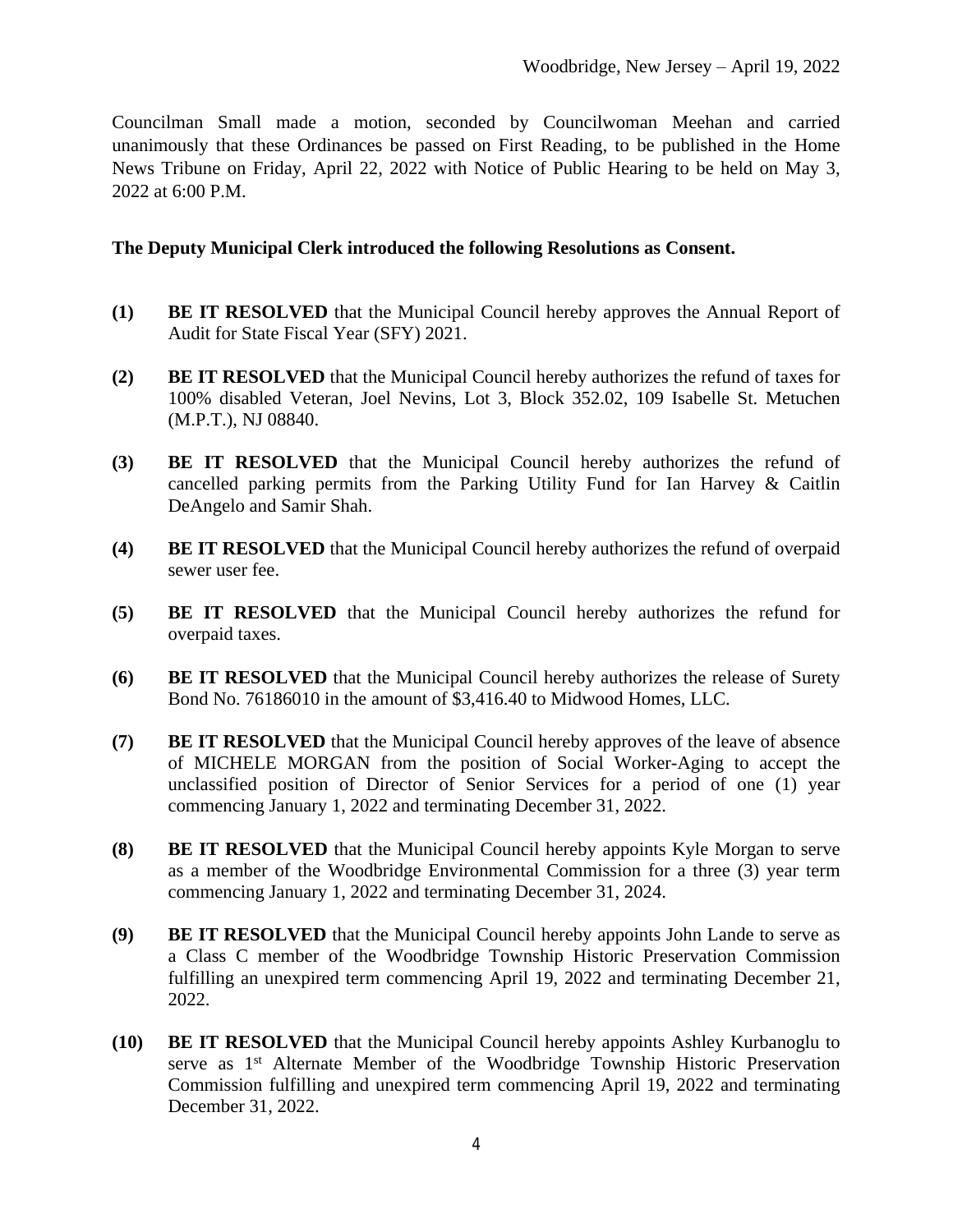- **(11) BE IT RESOLVED** that the Municipal Council hereby appoints Daniel Dias to serve as 2<sup>nd</sup> Alternate Member of the Woodbridge Township Historic Preservation Commission fulfilling an unexpired term commencing April 19, 2022 and terminating December 31, 2023.
- **(12) BE IT RESOLVED** that the Municipal Council hereby authorizes the request of MANOR HOMES, LLC for waiver of requirements for the installation of sidewalks for Block: 578.05, Lot: 14.01, Zone: R-6, 777 Coolidge Avenue, Woodbridge.
- **(13) BE IT RESOLVED** that the Municipal Council hereby authorizes the request of Ze Developers, LLC for waiver of requirements for the installation of sidewalks for Block: 349.01, Lot: 315.03, Zone: R-6, 21 Drummond Avenue, Fords.
- **(14) BE IT RESOLVED** that the Municipal Council hereby approves the Sustainable Land Use Pledge.
- **(15) BE IT RESOLVED** that the Municipal Council hereby authorizes the Planning Board of the Township of Woodbridge to undertake a preliminary investigation to determine if certain real property in the Avenel Section of Woodbridge Township is an area in need of redevelopment. Block: 896, Lot: 1 and Block: 896 Lot: 88
- **(16) BE IT RESOLVED** that the Municipal Council hereby authorizes the Planning Board of the Township of Woodbridge to undertake a preliminary investigation to determine if certain real property in the Fords Section of Woodbridge Township is an area in need of redevelopment. Block: 18.01, Lot 26.011 and Block 18.01, Lot 25.01.
- **(17) BE IT RESOLVED** that the Municipal Council hereby approves of the referral of the Metropark Wood Avenue South Redevelopment Plan to the Township Planning Board for its review and comment pursuant to the Local Redevelopment and Housing Law.
- **(18) BE IT RESOLVED** that the Municipal Council hereby authorizes the execution of Final Change Order on the contract with J.C. Contracting, Inc. for the Green Street Pedestrian Flashing Beacon decreasing the contract amount of \$78,377.50 by (\$439.83) to a total of \$77,937.67.
- **(19) BE IT RESOLVED** that the Municipal Council hereby authorizes the execution of Change Order #3 on the contract with Hall Building Corporation for the Club at Woodbridge Indoor Ice Rink increasing the adjusted contract amount of \$6,526,750.27 by \$222,394.17 to a contract total of \$6,749,144.44.
- **(20) BE IT RESOLVED** that the Municipal Council hereby authorizes the Mayor or his designee to execute an Indemnification Agreement with the New Jersey Turnpike Authority for a flag permit agreement for Port Reading Avenue Bridge.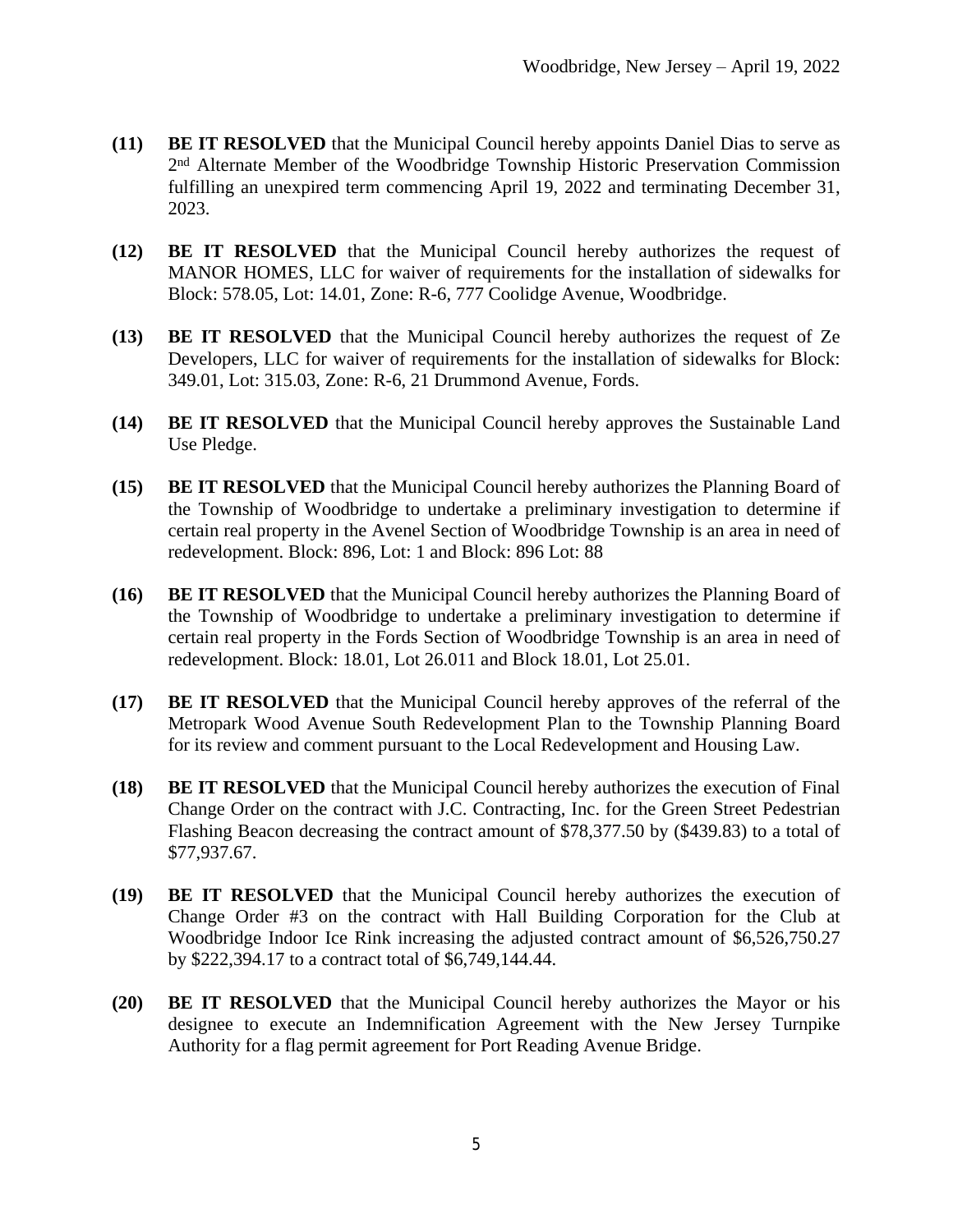- **(21) BE IT RESOLVED** that the Municipal Council hereby authorizes the renewal of membership in the Central Jersey Joint Insurance Fund.
- **(22) BE IT RESOLVED** that the Municipal Council hereby approves the Shared Service Agreement for various services between the Township of Woodbridge and Hopelawn Fire District #8 for a ten (10) year period commencing May 1, 2022 and terminating April 30, 2032.
- **(23) BE IT RESOLVED** that the Municipal Council hereby authorizes the execution of an agreement with Morris County Cooperative Pricing Council (MCCPC) Administered by the Township of Randolph as Lead Agency for a five (5) year period from October 1, 2021 through September 30, 2026.
- **(24) BE IT RESOLVED** that the Municipal Council hereby authorizes the Mayor and the Municipal Clerk to enter into an agreement with Community Development Block Grant Fund with Raritan Bay Area YMCA in an amount not to exceed \$885,000.00.
- **(25) BE IT RESOLVED** that the Municipal Council hereby authorizes the Mayor or his designee and the Municipal Clerk to enter into an agreement with Environmental Connection Inc. for professional environmental consulting services for Asbestos Monitoring for Henry Inman Branch Library in an amount no to exceed \$8,040.00.
- **(26) BE IT RESOLVED** that the Municipal Council hereby authorizes the Mayor or his designee and the Municipal Clerk to enter into an agreement with Colliers Engineering & Design Inc. for professional engineering services for Parkside Pump Station Rebuild in an amount not to exceed \$132,500.00.
- **(27) BE IT RESOLVED** that the Municipal Council hereby authorizes the Mayor or his designee and the Municipal Clerk to enter into an agreement with Naik Consulting Group, P.C. for Rehab of Koppes Koke Pump Station in and amount not to exceed \$75,000.00.
- **(28) BE IT RESOLVED** that the Municipal Council hereby authorizes the Mayor or his designee and the Municipal Clerk to enter into an agreement with W.E. Timmerman Co., Inc. for purchase of a Subsite Camera System in an amount not to exceed \$58,239.68.
- **(29) BE IT RESOLVED** that the Municipal Council hereby authorizes the Mayor or his designee and the Municipal Clerk to execute an agreement with Whirl Construction for purchase and installation of landscape structures and playground equipment at Clyde Park in an amount not to exceed \$55,468.00.
- **(30) BE IT RESOLVED** that the Municipal Council hereby approves the bid Foggia-Trinity Electric, LLC for Inman Avenue Streetscape Project Contract #2022-009 in an amount not to exceed \$143,537.00.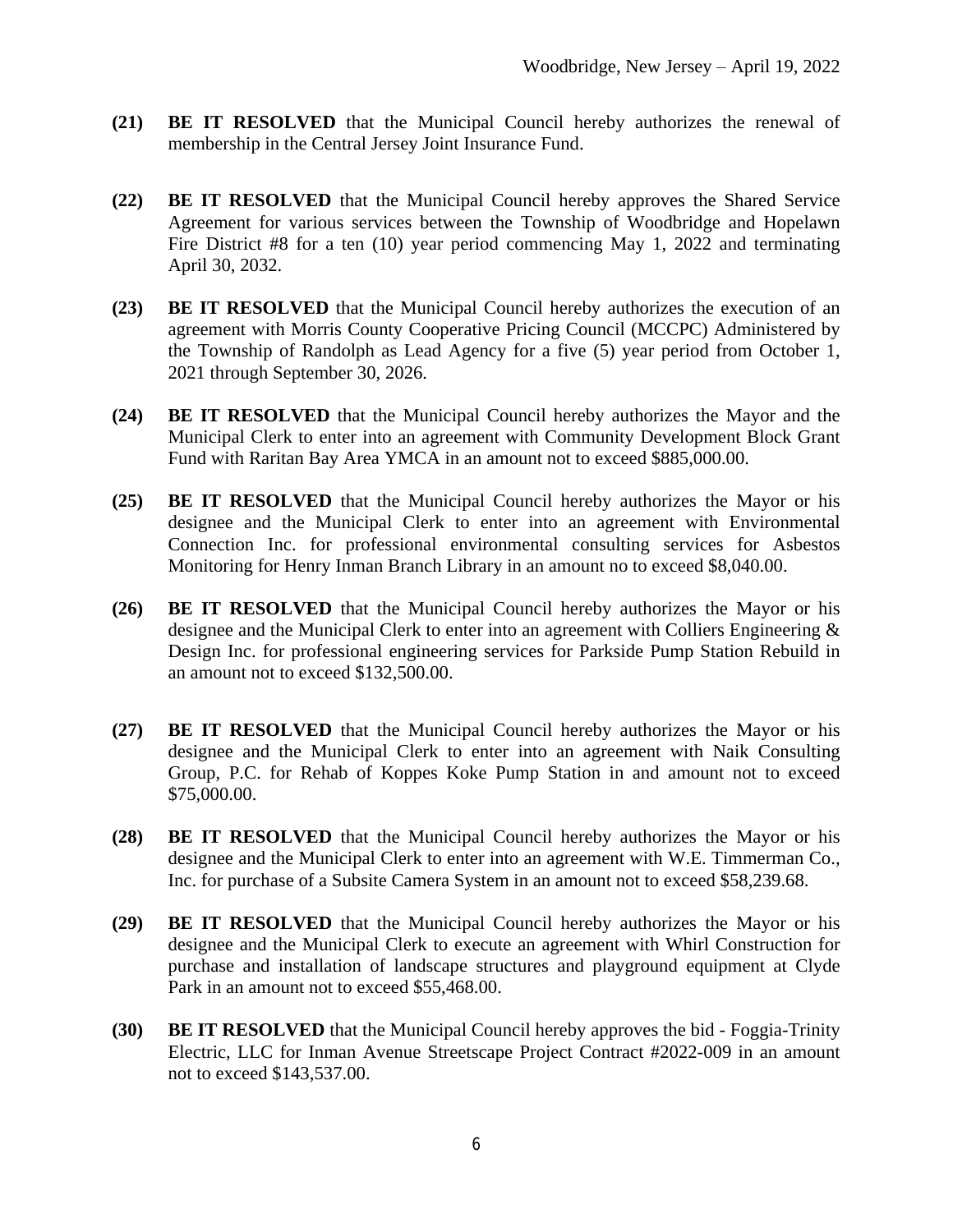- **(31) BE IT RESOLVED** that the Municipal Council hereby authorizes the Purchasing Agent to re-bid the contract for the Township of Woodbridge beverage distributor.
- **(32) BE IT RESOLVED** that the Municipal Council hereby authorizes the Purchasing Agent to re-bid the contract for 86 Green Street Interior, Phase 3.
- **(33) BE IT RESOLVED** that the Municipal Council hereby approves the bill list.

Councilwoman McAuliffe abstained from **#8** Councilwoman Meehan abstained from **#33**

Councilman Spillar: One comment regarding **#20.** I want to thank the Mayor and Administration for securing a process to get all the American Flags on the Port Reading Avenue Bridge. It was something that was started by Robert Hommel after 9/11. It's something that our residents and Veteran organizations have really appreciated. Now that we are involved, if there is anyone that has any comments or concerns, they can go right to the Township.

Councilman Small moved the adoption of the foregoing Resolutions, seconded by Councilwoman Meehan and carried unanimously.

### **Public Meeting:**

Councilman Anderson: At this time we'll go to the public portion of the meeting. Please state your name and the part of Town that you are from. You have a one time, five minute time period. All videotaping must be taken from within the designated area which is over there by the blue ribbon in the rear of the room and there will be no shouting out from your seats. Please respect each other and please make sure all signs or posters do not block walkways or aisles. Thank you.

Tom Maras, Fords: Spoke about a disconnect between the Board of Education and the McCormac Administration regarding the development of the Ross Street School parking lot and the apartment complex that will be built there, radiation and contaminates at Colonia High School and who will be held financially responsible for all concerns related to the subject. Also spoke of Vito Mazza getting approximately 64 parking spaces in the new parking garage and wanted to know who would be financially responsible for that. Asked if there will be a marijuana store on Main Street.

Councilman Anderson: Thank you Mr. Maras. First I will speak to what you mentioned about the disconnect between the McCormac Administration and the Board of Education with regard to the development of the apartments. Mr. Mayor, I am not aware that the Board of Education was not aware of any development in that area.

John E. McCormac, Mayor: The prior Superintendent and his administration were fully aware. We had numerous conversations with them. I will admit that since the new Superintendent took over in July, we have not had detailed conversations. We will and maybe we should have by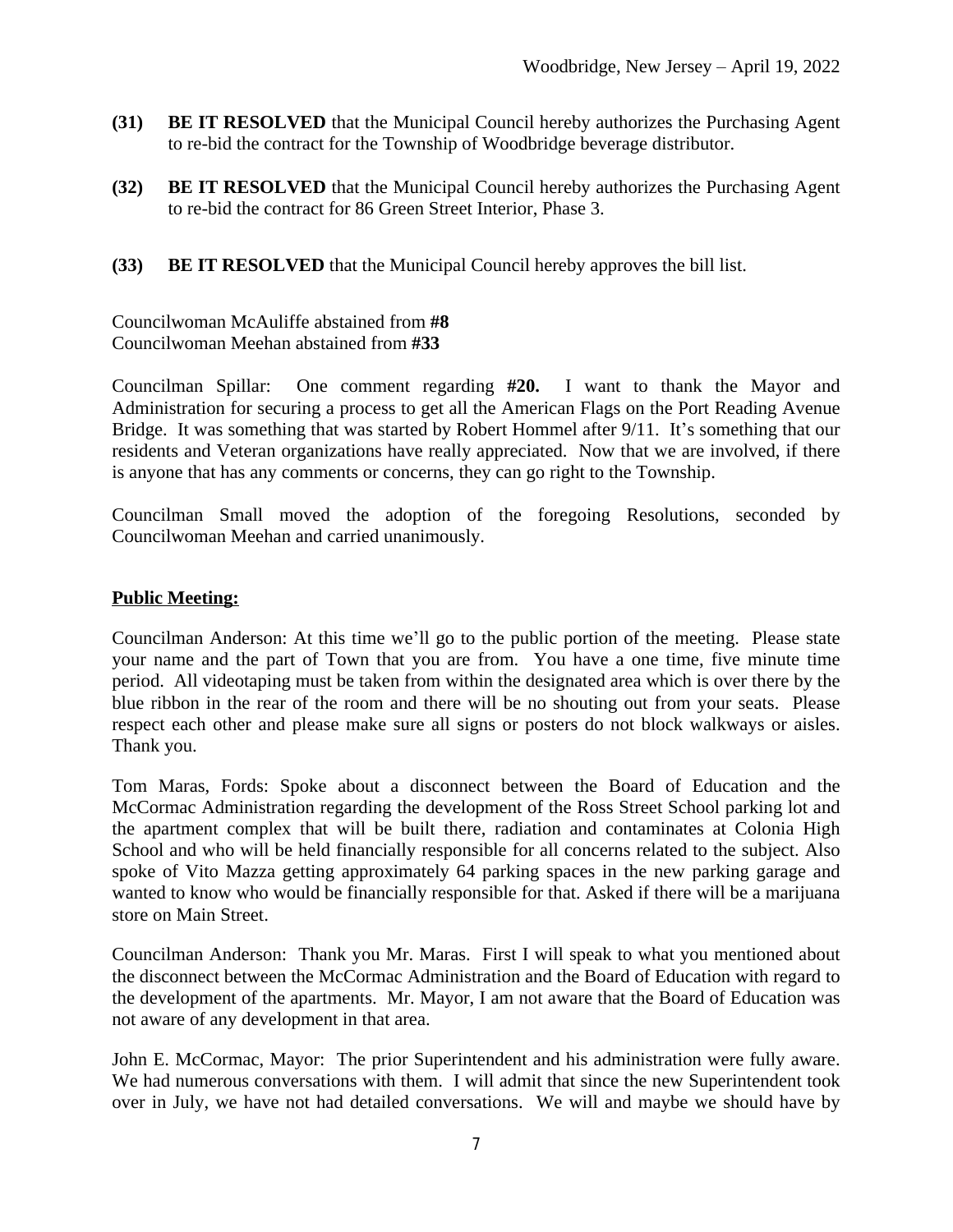now. But the plans were all approved by the Board of Education through the prior Superintendent. That is factual.

Tom Maras: Spoke about OPRA reports that will show that there were absolutely no discussions about it and the Board of Education knows nothing about it.

Councilman Anderson: With regard to liability, if contaminated, right now Mr. Maras, we don't know that. We don't know if the property is contaminated and it's being studied right now. Your next question about that was in regard to the expenses. It has been well publicized that approximately \$200,000.00 has been appropriated for T&M Associates to go and do Radon testing. There are Radon canisters all throughout the school and right now they are in the process of doing field study. The Township has appropriated funds for this.

John Vrtaric, Woodbridge: Spoke about speaking with the school board about the new apartments, Colonia High School and no one should be blamed for what is happening and he knew a teacher in Fords that was getting sick. Believes all schools in the Township should be tested.

Councilwoman Meehan: The Administration is working really hard with the State and Federal. Nobody wants to hear about this but it's something that has come up and we are doing every single thing we can. My children went to Colonia High School, all of my friends and their children have either gone to Colonia High School or their children have gone to Colonia High School. It is a huge concern to me personally and I think we are working as hard, quickly, and precisely as we can to get an answer. We hope that everything comes back and we are just going to wait day to day. That's the only thing we can do until all these results come back. The money we spend is money well spent because we have to make sure that today all those children are safe.

John E. McCormac, Mayor: Council President, if I can answer the first question with the same answer I gave to the last question. We went over all the plans, maps, and drawings with the prior Superintendent and the Principal of Ross Street School. Whom the Principal and Superintendent chose to share that with is completely up to them and not up to me. The new Superintendent is in his tenth month, it wasn't the most important thing when he came in because he took over a school district with over 14,000 kids and 25 buildings. Now that the project is back on the front burner and going before the Board, now is the time to probably sit with them, the new Superintendent and anybody he would like to sit with to talk about the project. So they were fully aware. One hundred percent fully aware. Not the current Superintendent, but the prior Superintendent and if I am at fault for not briefing him sooner, I apologize. But there wasn't a rush because the project had not been moving forward. Now it is and we will sit down. We would never, based on our relationship of a long time with the School Board, we would never just do something on their property without telling them. That is preposterous for anybody to think that we would do that.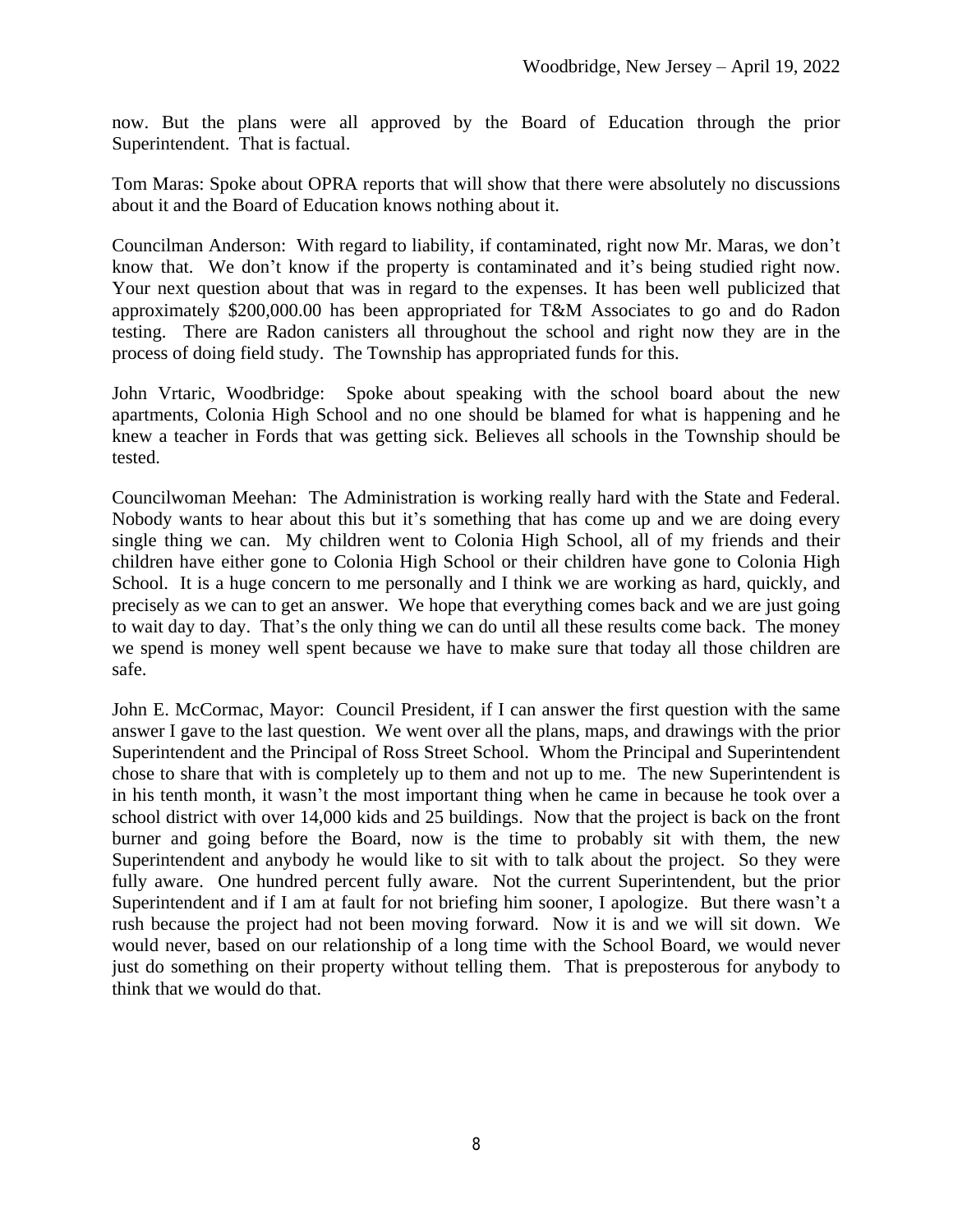John Vrtaric, Woodbridge: There have been some calls from concerned people about the Colonial Pipeline. Mentioned an Air force base during World War Two being near Colonia High School.

John E. McCormac, Mayor: The Colonial Pipeline is nowhere near Colonia.

Paul Lund, Hopelawn: Asked what the rationale was for the pending legislation at state level for a later start time for schools and does it include middle school and high school? Commented that his students share with him as a teacher, that they are up in the middle of the night playing video games or texting their friends, we are giving the kids more accommodation for not exercising self-discipline and starting school one hour later also puts the staff out an hour later.

Craig Coughlin, Esq.: I'm here in the capacity as a lawyer. I would be happy to talk to you about it if you want to give my office a call we could sit down and we could talk about it. Simply put, the purpose of this is to provide for the wellbeing of the children based on studies done. We are trying to help out with food and security by providing free lunch and breakfast. So the simple question you need to ask yourself is do you want high school students well fed and well rested or tired and hungry?

Paul Lund, Hopelawn: Spoke about seeing a news story about 9,900 black men, women and children murdered, typically at the hands of the people from their same neighborhood. It's a lot of violence done toward the black population by the black population. Mayor Adams called out organizations like BLM that are silent on Black Lives unless a white cop is involved. The people that come to this meeting on a regular basis are more concerned with the diversity of the Council. Spoke about elections and adding more Republicans to the Council.

John E. McCormac, Mayor: I don't judge people by their political party, I don't ask people their political party, and I don't know their political party. I do not care what party they are and I will make no attempt to balance it by political party.

Paul Lund, Hopelawn: Asked if the politics in this body is not important whether it's a Democratic or Republican view of the world.

John E. McCormac, Mayor: Nationally there are differences between the parties and statewide there are differences between the parties. I don't think that people care what the parties are at a local level. I think they elect the best people and we govern not because of our political party affiliation, but we govern by doing the right thing. I think it was Tip O'Neill that said there was no Democratic or Republican way to fill a pothole if you just fill the pothole. I don't care what party people are on who I hire, I don't ask people when they come to me with a problem what party are you. I don't ask people when they call, text or email. It's of no concern to me what political party people are and I will not make any decisions based on that.

Frank Trombattore, Woodbridge: Spoke about how he comes to meetings on behalf of people that won't speak for themselves, people are infuriated about hear that the school systems are about to teach five year olds about sexual orientation, that they don't have to remain the same sex as they were born, sexual grooming, parents are talking about making civil arrests on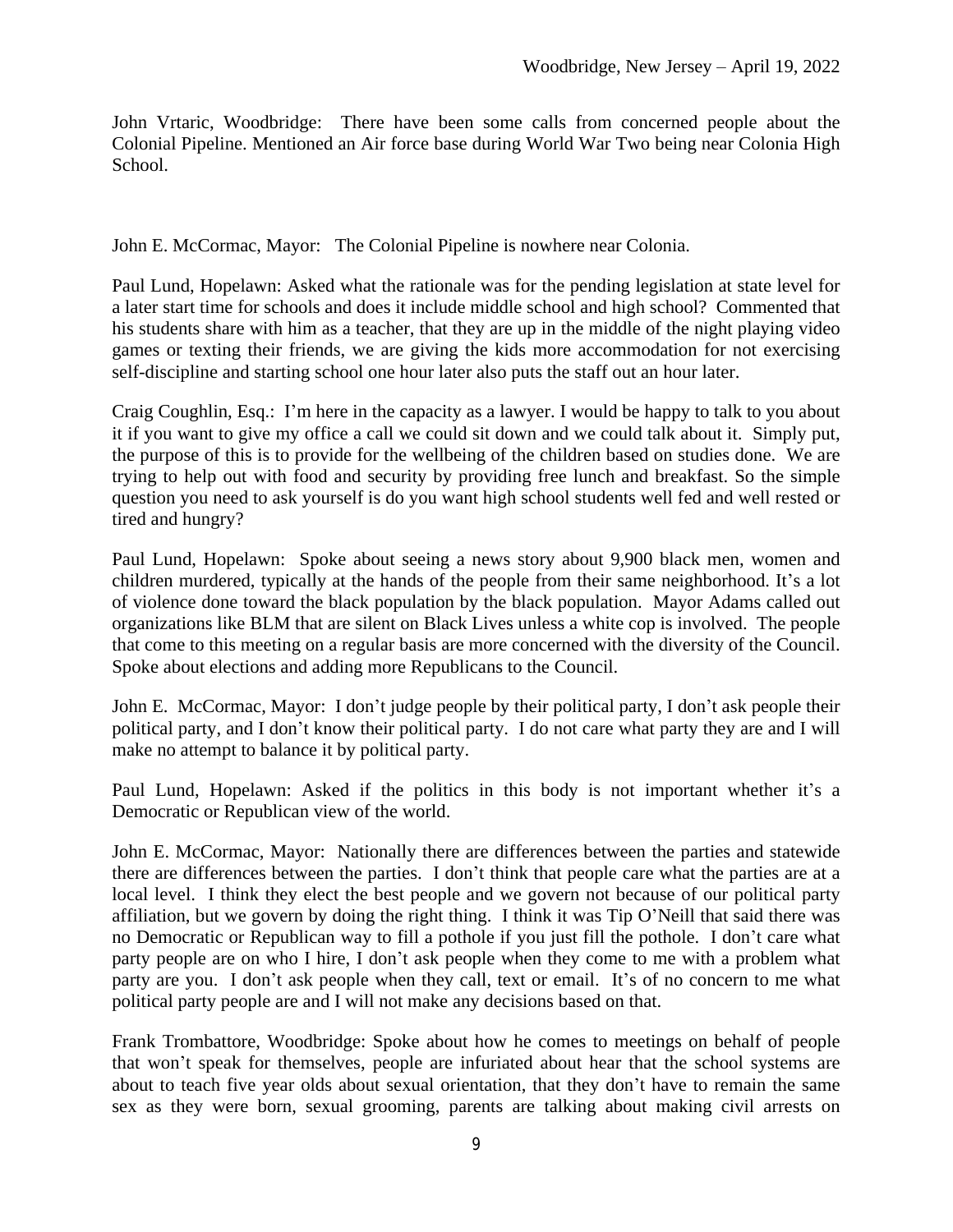teachers and principals if this is done in the schools. Also spoke about Governor Murphy and gun control and drugs yet he let a lot of prisoners out, and Murphy must be arrested for the death of 8,000 seniors at Care One.

Councilman Anderson: Mr. Trombattore, despite which news network that you watch, what you just said was completely false. As you know, the Governor has made comment to readdress this to make sure that the kind of lesson that you are talking about, those kinds of lessons are not part of the curriculum. It's not being taught in our classrooms.

Cheryl Sharkey, Deputy Municipal Clerk: Are there any other comments this evening from the public? Hearing no other comment, can I get a motion that the public comment portion be closed?

Councilman Small made a motion to close the public portion of the meeting which was seconded by Councilwoman Meehan and carried unanimously.

Councilman Anderson: At this time we will go to our Agendas. Councilman Small.

# **HOWIE BAUER, COUNCIL PRESIDENT / 2nd WARD COUNCILMAN:**

- 1. 2 nd Ward Road Projects. HOLD
- 2. County Greenway HOLD
- 3. Downtown Parking on New Brunswick Ave. HOLD
- 4. Woodbridge Waterfront Park / Keasbey. HOLD
- 5. Hometown Hero banners. HOLD
- 6. Fords Business Community. A. Cruise Night B. Trunk or Treat HOLD
- 7. Fords / Hopelawn / Keasbey Fire Companies. HOLD
- 8. Fords V.F.W.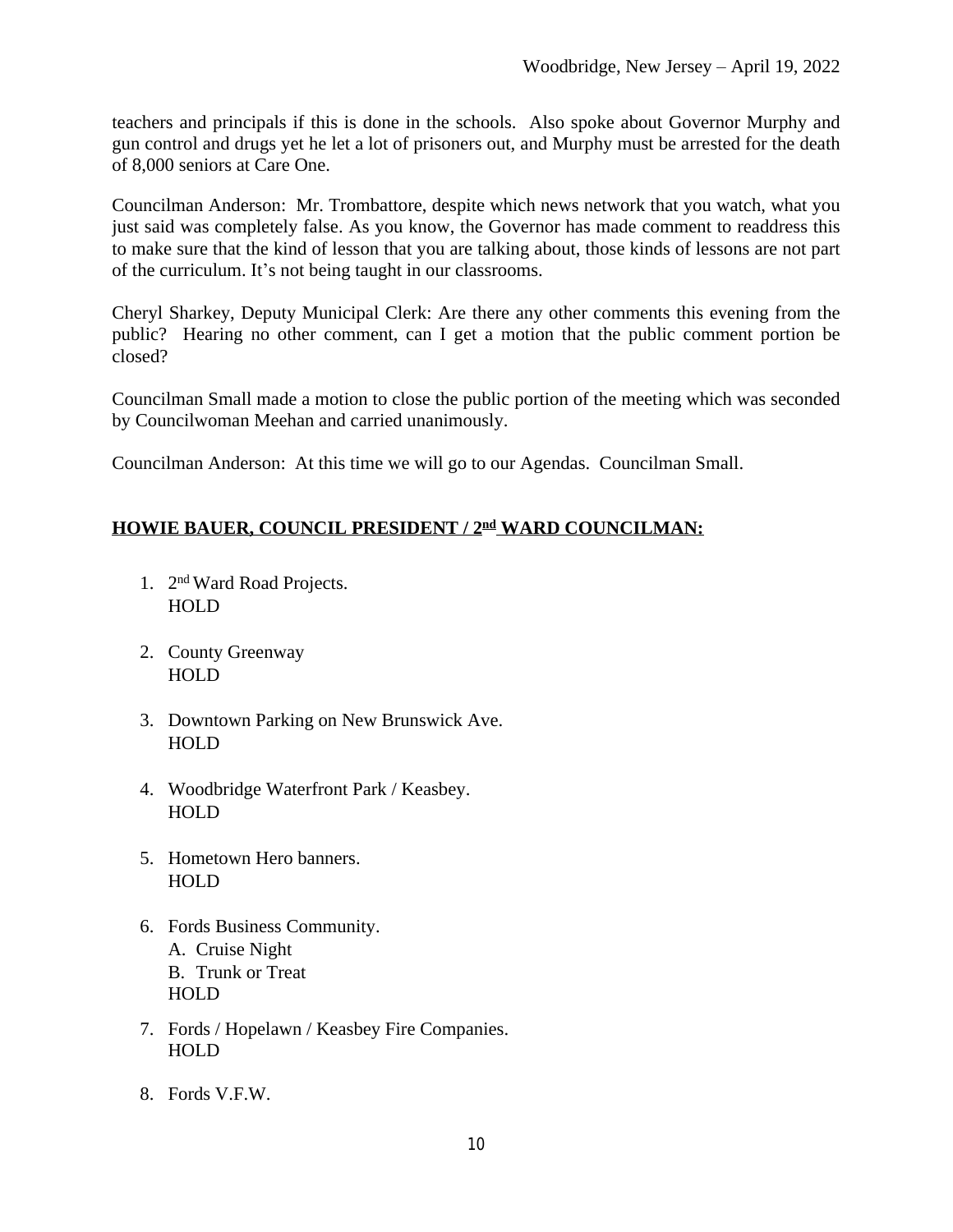HOLD

- 9. Troop 53 Boy Scouts of America. HOLD
- 10. Pathmark Property. HOLD
- 11. Brownfields. HOLD
- 12. Hickory Senior Center. HOLD
- 13. Greenway Family Success Center. HOLD
- 14. Highland Grove Swim Pool. **HOLD**
- 15. Little Libraries. HOLD
- 16. Human Rights Commission. HOLD
- 17. Concerts. HOLD

## **GREGG FICARRA, COUNCIL VICE-PRESIDENT / COUNCILMAN-AT-LARGE:**

- 1. WCC (Woodbridge Community Center). A. Senior Recreation and programming. B. Youth Recreation and programming. HOLD
- 2. Youth Month April. Senior Month – May. HOLD
- 3. Mayor's Fitness / Wellness Initiatives.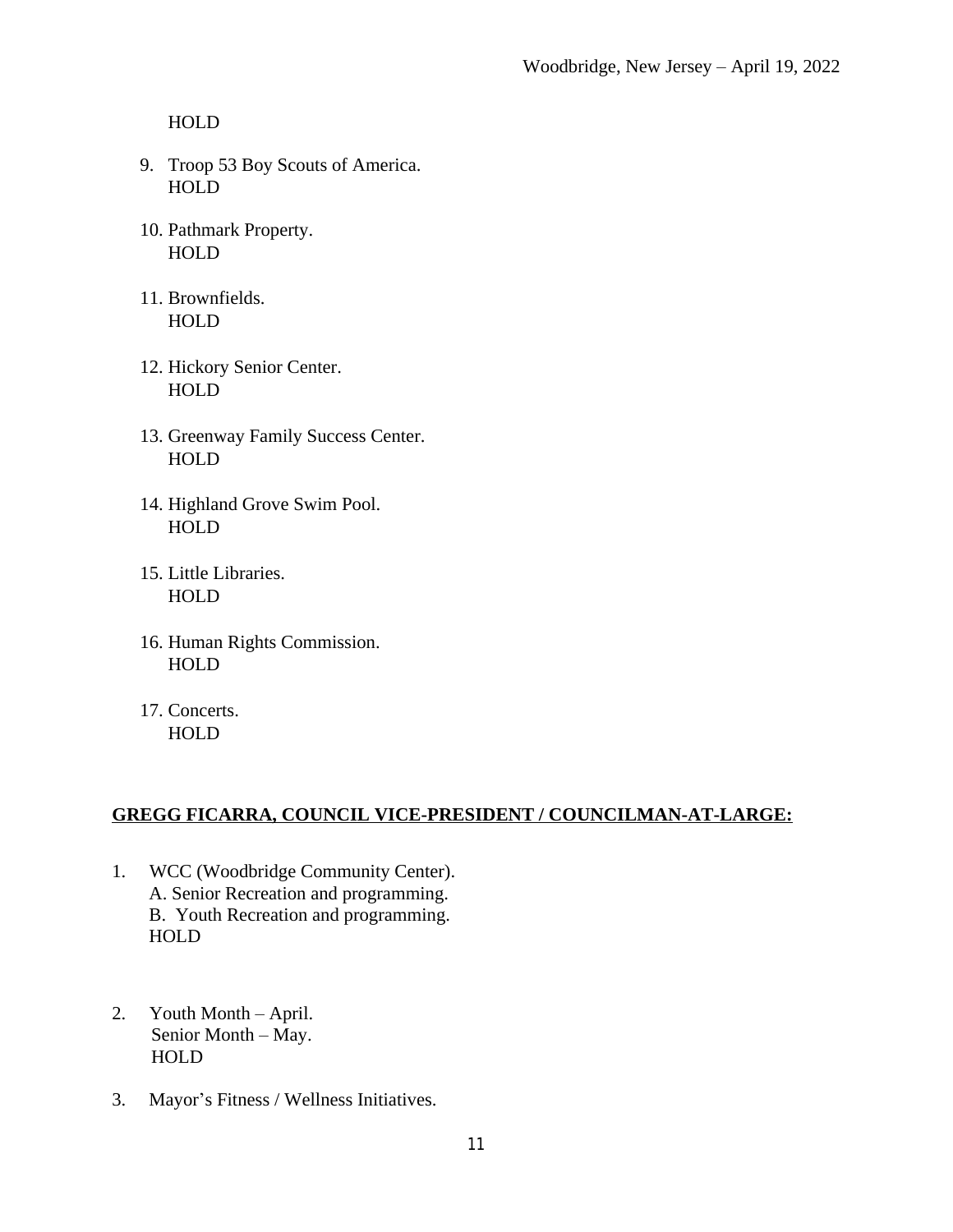HOLD

- 4. Fireworks. HOLD
- 5. Heroes & Cool Kids / Strengthening Families. HOLD
- 6. Pedestrian Safeway's / East Coast Greenway. HOLD
- 7. Annual Pizza Run. HOLD
- 8. Jacob's Landing. HOLD
- 9. The Club at Woodbridge Upgrades. HOLD
- 10. Crossroad's Race. HOLD
- 11. Mental Health / Wellness. HOLD
- 12. COVID-19 Efforts. HOLD
- 13. Mobile Health Unit. HOLD
- 14. Senior Services Directory. HOLD

## **BRIAN SMALL, COUNCILMAN-AT-LARGE**

Councilman Anderson: Thank you. Councilman Small. Councilman Small: Thank you.

- 1. Woodbridge News. HOLD
- 2. Mayor's Advisory Council on Education (Mac-E). HOLD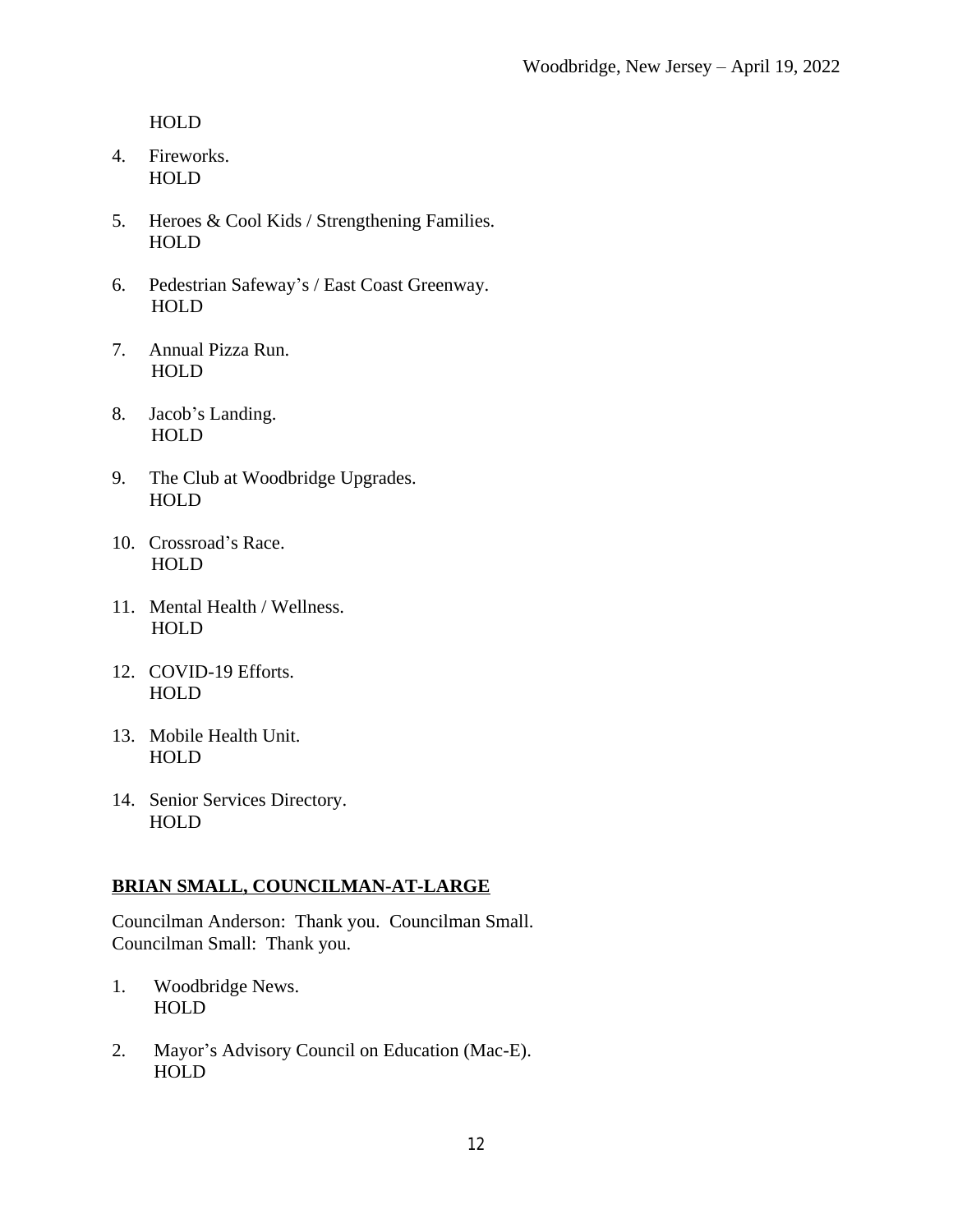- 3. Port Reading Fire and Township First Aid Squads. HOLD
- 4. Website E-Government. HOLD
- 5. Bicycle Lanes/ Bicycle Share/ Bicycle Paths. HOLD
- 6. Electric Vehicle Car Share/ Car Charging Stations. HOLD
- 7. School Projects. HOLD
- 8. S.T.O.W. (Register @ 732-726-2394 for Client Transport ID#). HOLD
- 9. Level Playing Field @ Cypress Recreation Center/Our House. HOLD
- 10. Property Fraud [\(www.middlesexcounty.nj.gov\) s](http://www.middlesexcounty.nj.gov)earch for "Property Alert" to Register). HOLD
- 11. Inspections at Hotels/Motels. **HOLD**
- 12. National Public Lands Day **(9/24/22)**. HOLD
- 13. Marine Eight.
	- HOLD

 Marine Eight, which is the Port Reading Fire Rescue Boat, went into service yesterday. It patrols the waters from the Carteret line all the way up to the Edison Line for all water emergencies.

- 14. Mayor Mac Café. HOLD
- 15. Jazz Festival. HOLD
- 16. Light Parade **(11/26/22)**. **HOLD**
- 17. American Irish Association of Woodbridge.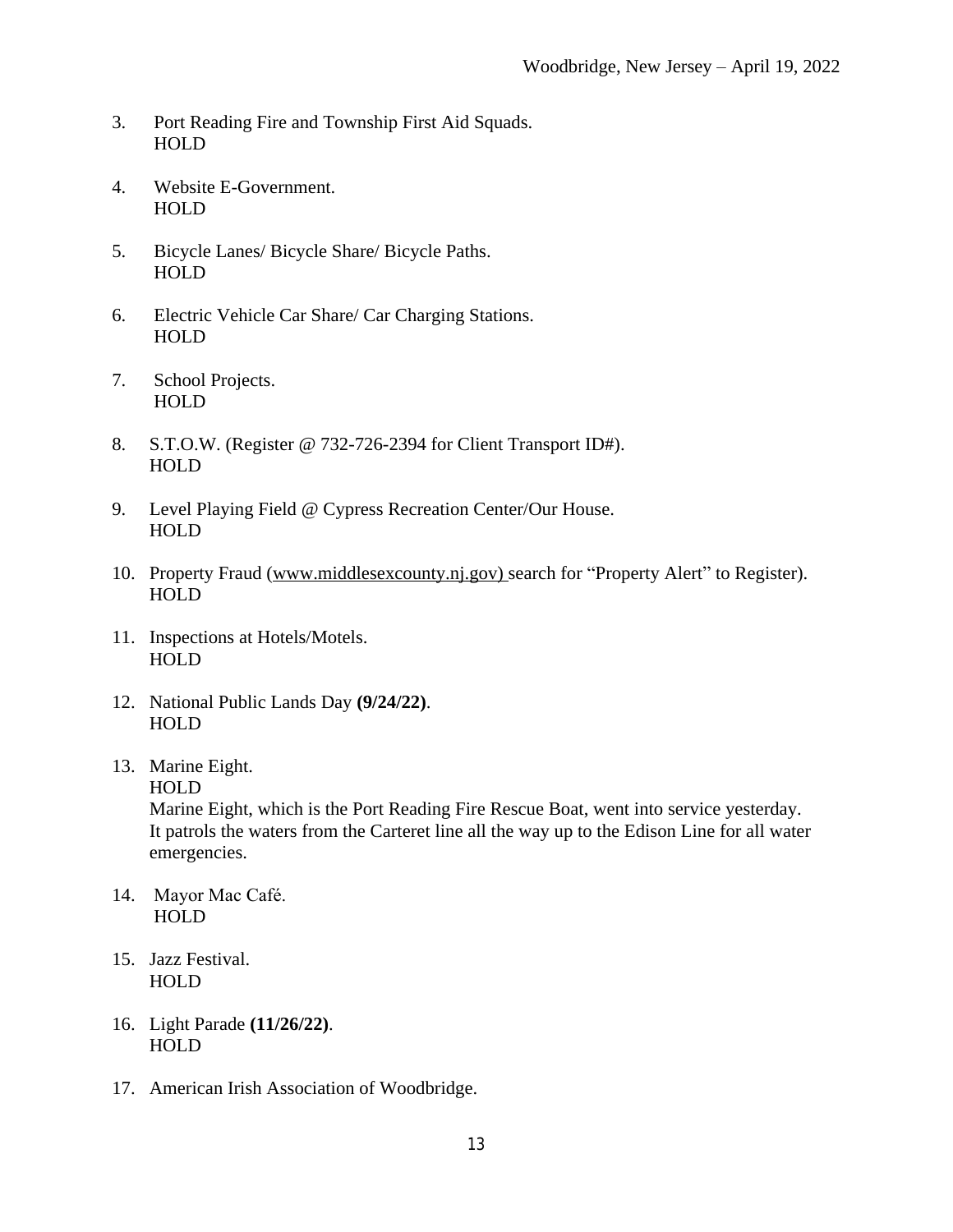## **HOLD**

 I want to commend them for a great job they did with their parade. It was great to be out in the streets again with the people of Woodbridge.

18. Woodbridge B.P.O.E. Elks 2116. HOLD

For those of you that don't know, Mr. Mitch's mom passed away. She was laid to rest today. Thoughts and prayers to the Mitch Family. Director Hubner, is the blue line set to be painted sometime next week?

Director Hubner: It is.

Councilman Small: I want to commend you for your article in the Woodbridge and Colonia Corner. I think it took a lot of guts to write that, but it is reality. Congratulations. I ask that you all keep your thoughts and prayers to the people of Ukraine, God Bless our Police, Firefighters, EMTs and God Bless America. That's all I have this evening.

# **LIZBETH DEJESUS, COUNCILWOMAN-AT-LARGE**

Councilman Anderson. Thank you. Councilwoman DeJesus. Councilwoman DeJesus: Thank you Councilman Anderson.

- 1. Housing Authority. HOLD
- 2. Affordable Housing Corporation. HOLD
- 3. Youth and Government Day. HOLD
- 4. History Museum. HOLD
- 5. Police Community Relations. HOLD

Applications are now being accepted for the Senior Police Academy. Classes will be held every Tuesday for the month of May from 8:30 a.m. – 12 p.m. Please call 732-726-2328 for more information.

- 6. Youth Employment / Job Fair. HOLD
- 7. Township Parks and Playgrounds. HOLD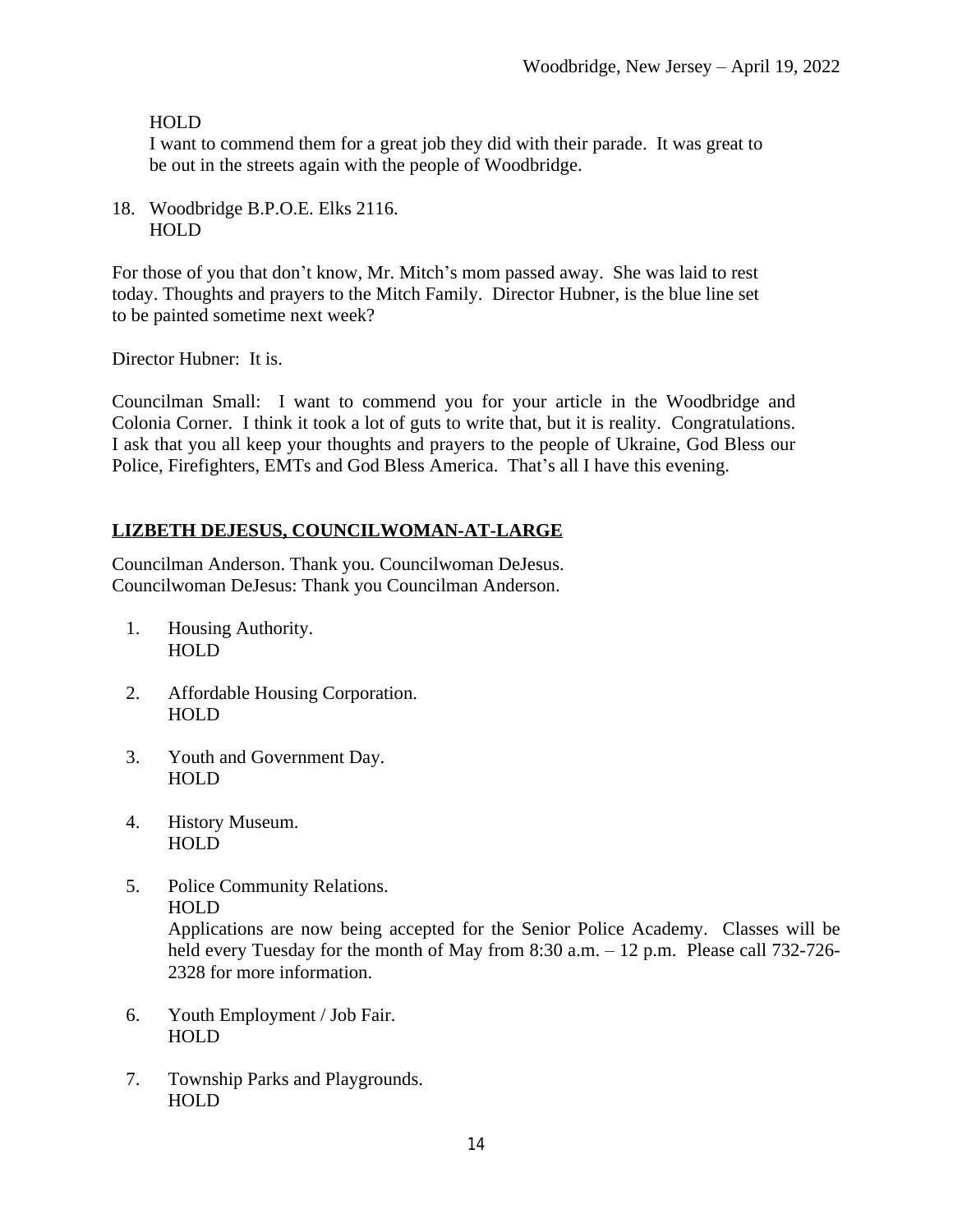### 8. Hispanic Heritage Month. HOLD

9. Barron Arts Center.

HOLD

The Barron Arts Center is hosting American artist, Dawn Arena, Natural Curiosities. It will be on view now until May 13, 2022. Also, the Woodbridge Township 42nd Annual Senior Citizen Exhibition Senior Art Show is now accepting applications. The exhibit will be from May 18, 2022-May 27, 2022. Please call 732-634-0413 for more information.

10. Free Public Library of Woodbridge.

HOLD

The Woodbridge Library ESL and Digital Literacy for Workforce Development class registration will be closed April 30, 2022. Call Habibah Abass of Literacy New Jersey at 732-906-5456 for more information. The Friends of the Library Book Sale will be held from April 28, 2022-May 1, 2022 on the ground floor of the main library. On Tuesday, April 26, 2022 at 6:30 p.m., the Main library will host a meet up for entrepreneurs and small business owners on the topic of word of mouth.

- 11. Veteran's Tax Deduction. HOLD
- 12. Girls' Sports. HOLD
- 13. Girl Scouts / Scouts Pavilion and Camp; E. William St. Park. HOLD
- 14. Youth Leadership Council. HOLD
- 15. Community Backpacks. HOLD
- 16. Donation of Winter Coats for School Students. HOLD
- 17. Safe Place. HOLD
- 18. Women's Month. HOLD
- 19. Mentoring Programs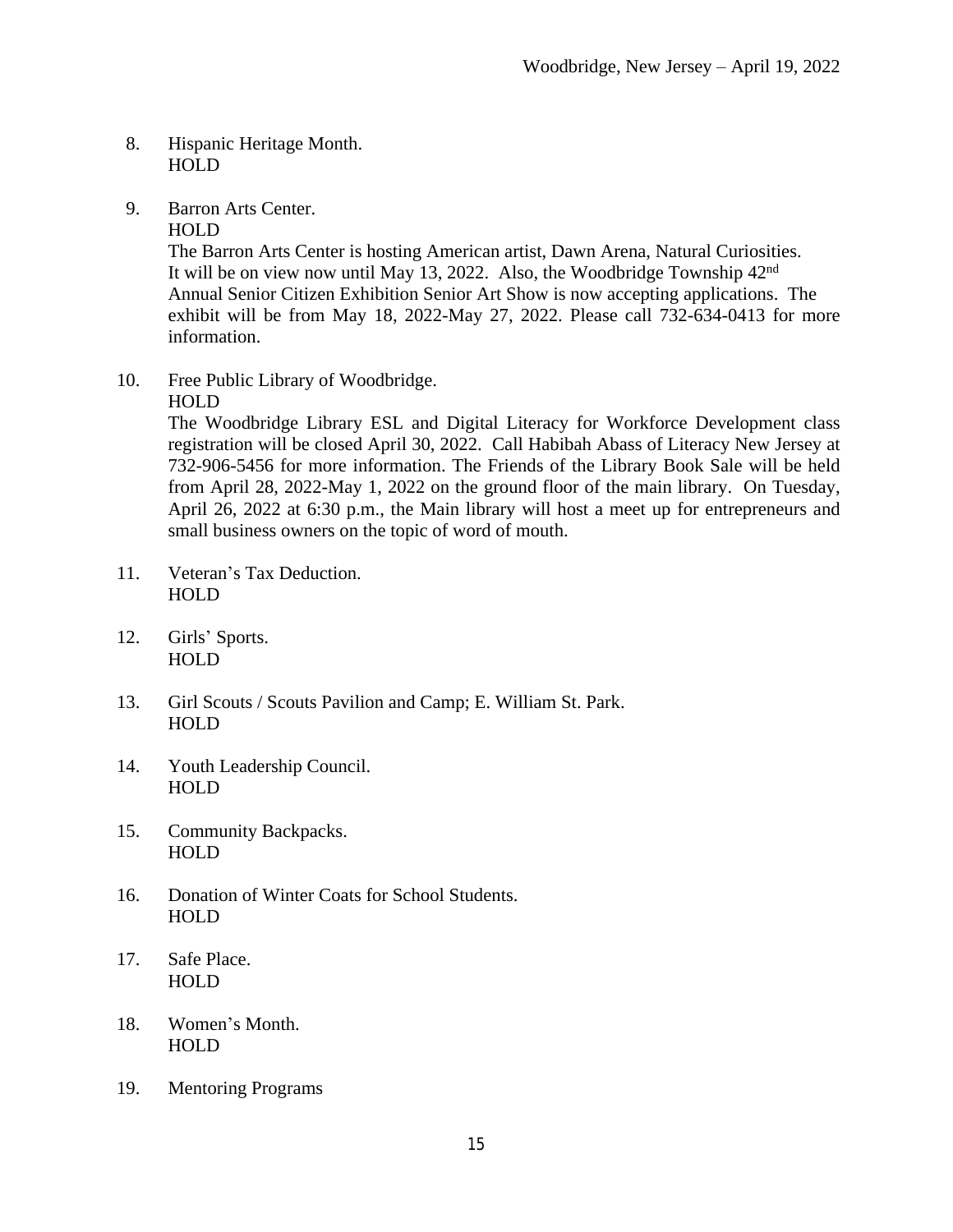### HOLD

Spring break is this week in the month of April so all of the youth centers are closed. Elementary day will be Monday, April 25<sup>th</sup> for Highland Grove Youth Center. Acacia Plant a Flower day will be Tuesday, April 26<sup>th</sup> from 3 p.m.-6 p.m., for middle school students. Highland Grove will hold a Mario Kart tournament and that's also Tuesday, April 26<sup>th</sup> from 3 p.m.-6 p.m. for middle school students. They will also have a "Breakfast for Dinner" at Highland Grove on Wednesday, April 27<sup>th</sup> from 3p.m.-8p.m. Evergreen trivia game day will be April 27<sup>th</sup> from 3 p.m.-6 p.m. and that's for middle school students. Acacia's elementary day will be Thursday, April 28, 2022.

Fords Middle School Teen Night at Acacia will be Friday, April 29, 2022. Evergreen will hold a basketball tournament on April 29, 2022. That is all that I have. Thank you.

# **CORY S. SPILLAR, 3rd WARD COUNCILMAN**

Councilman Anderson: Thank you. Councilman Spillar. Councilman Spillar: Thank you Councilman Anderson.

- 1. Avenel's Very Merry Holiday Lighting **(11/27/22)** / Port Reading Day (TBD). HOLD
- 2. Avenel Arts Village/Train Station/Eric LeGrand Believe Park. HOLD Max Winfrey is at APAC this weekend, April 22<sup>nd</sup>-April 24<sup>th</sup>. Mr. Winfrey was selected
- out

 of 70, 000 acts to be a semifinalist on the hit NBC show, America's Got Talent. Visit [www.avenelarts.com](http://www.avenelarts.com) for ticket information.

- 3. Woodbridge River Watch/ Oros Nature Preserve. HOLD We have a clean-up this Saturday from  $8$  a.m.  $-12$  p.m. There is no registration necessary,
- if

you are available just come out to help.

- 4. Port Reading Saints/ Saints Complex Improvements. HOLD
- 5. Avenel Middle School Community Service Club and School Improvements. HOLD
- 6. Port Reading Knights/Sycamore Senior Center/Red Oak. HOLD
- 7. Route 1 Redevelopment.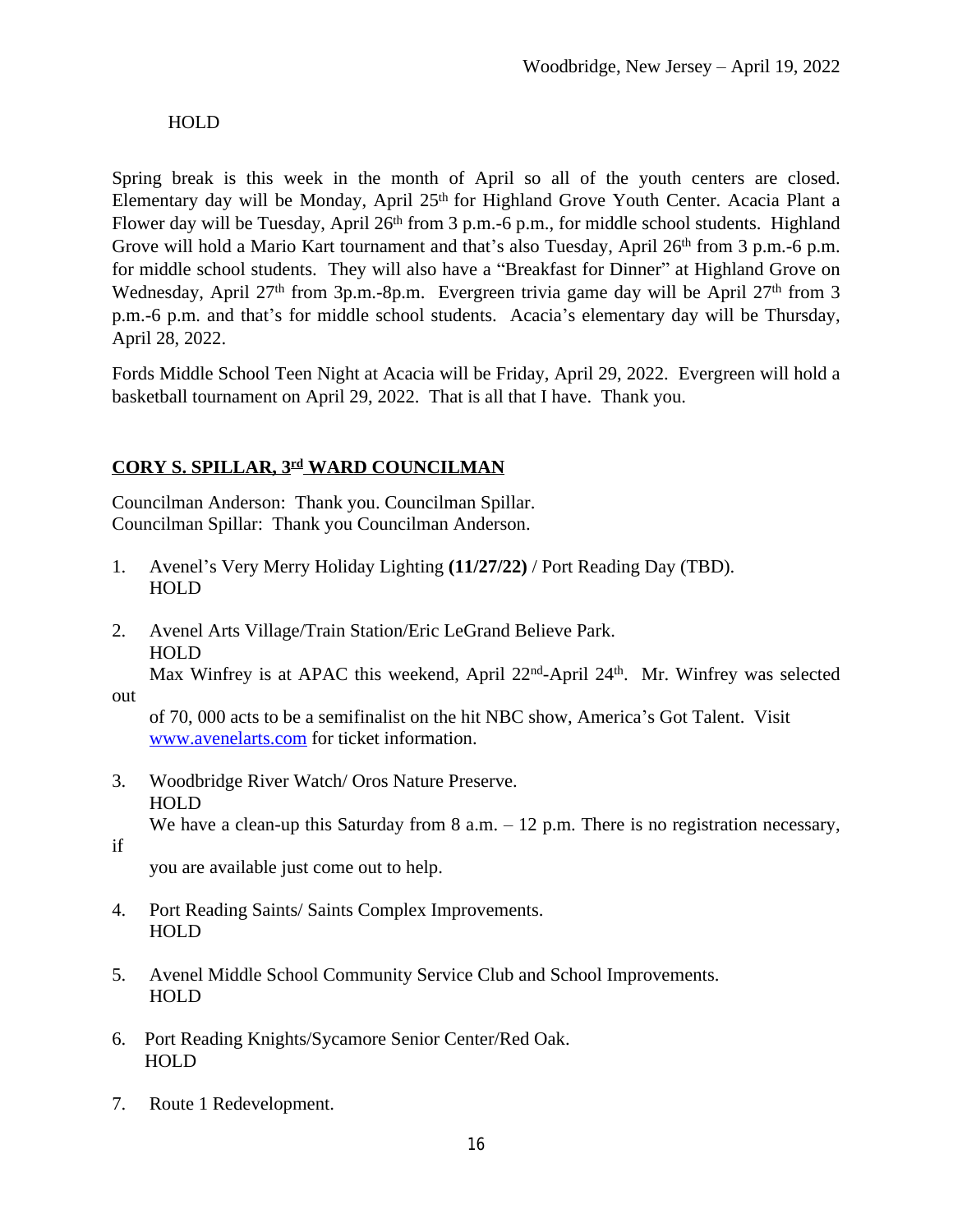- A. Star / City Motels.
- B. Americana / Avenel Motels.
- C. Rt. 1 @ So. Inman Ave.
- D. Bud's Hut.
- E. Big Top property.
- F. Holiday Inn Express expansion.
- G. Pier I Imports property.

HOLD

- 8. Avenel Fire Department. HOLD
- 9. Social Clubs Avenel Knights of Columbus/Columbian Club, Avenel V.F.W. HOLD
- 10. Woodbridge Developmental Center Property. HOLD
- 11. Cable Commission / Renewal. HOLD
- 12. School 4 & 5. HOLD
- 13. Mileed Way Army Corps of Engineers Project. HOLD
- 14. Maple Tree Senior Center. HOLD

One quick comment regarding the one resident, Mr. Lund. I have learned that being at a local level is always about being personal and one on one. The National levels, Republican or Democrat, when you get to the local level, it's about your neighbor. But he had asked why isn't there more Republicans and I'll only touch on it because I was one of the five candidates that ran just  $4\frac{1}{2}$  months ago in November. And the Republicans put up four out of five. They didn't even put up anybody against Councilman Patel and we all won overwhelmingly. The Republican Party can say why isn't there more people reflecting on this Dais but the residents spoke.

More importantly, we express our condolences to Mr. Mitch and his family on the loss of his mom. She was a long time staple in Avenel so again, thoughts and prayers. God Bless America, our police officers, firefighters, EMS and that's all I have Councilman Anderson. Thank you.

### **DEBBIE MEEHAN, 5TH WARD COUNCILWOMAN**

Councilman Anderson: Councilwoman Meehan.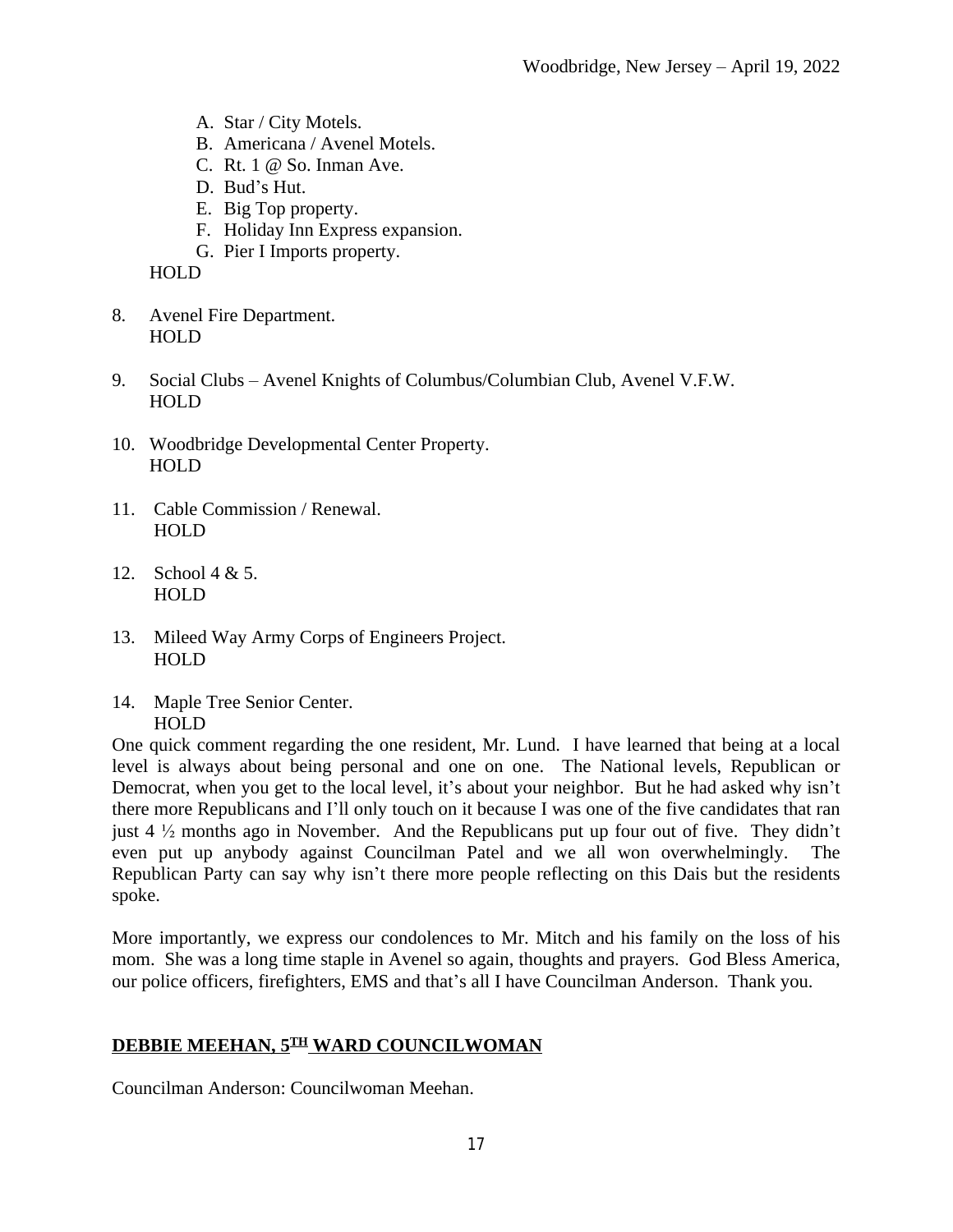Councilwoman Meehan: Thank you.

- 1. Inman Avenue Business District Improvements. HOLD
- 2. Green Houses Colonia Middle and Colonia High Schools. HOLD
- 3. Evergreen Senior and Youth Center / Senior Services. HOLD
- 4. Events: Taste of Colonia. Have a Heart Food Drive. Colonia Easter Bonnet Parade & Egg Hunt. Colonia 5K/Chris Jantas Run. Colonia Annual Wiffle Ball Tournament. Support the Troops Rally. Colonia Pride Day. Colonia Clean Up. Colonia Christmas Tree Lighting. Cookies and Cans for the Troops and Food Bank. Toys for Tots Run. Breast Cancer Walk.

HOLD

- 5. Food Pantry. HOLD
- 6. Reinhard Manor. HOLD
- 7. Colonia Fire Department/First Aid Squad. HOLD
- 8. Colonia American Legion/V.F.W./Elks. **HOLD**
- 9. Veteran's Issues. HOLD

We will be hosting a Support The Troops Rally again this year on Wednesday, May 11, 2022

at 6 p.m. at the George Fredrick Plaza which is located behind the Woodbridge Library. If you

know of someone actively serving our Country and would like their names announced during

our program, please reach out to me at 732-382-0273. We invite everyone to come out for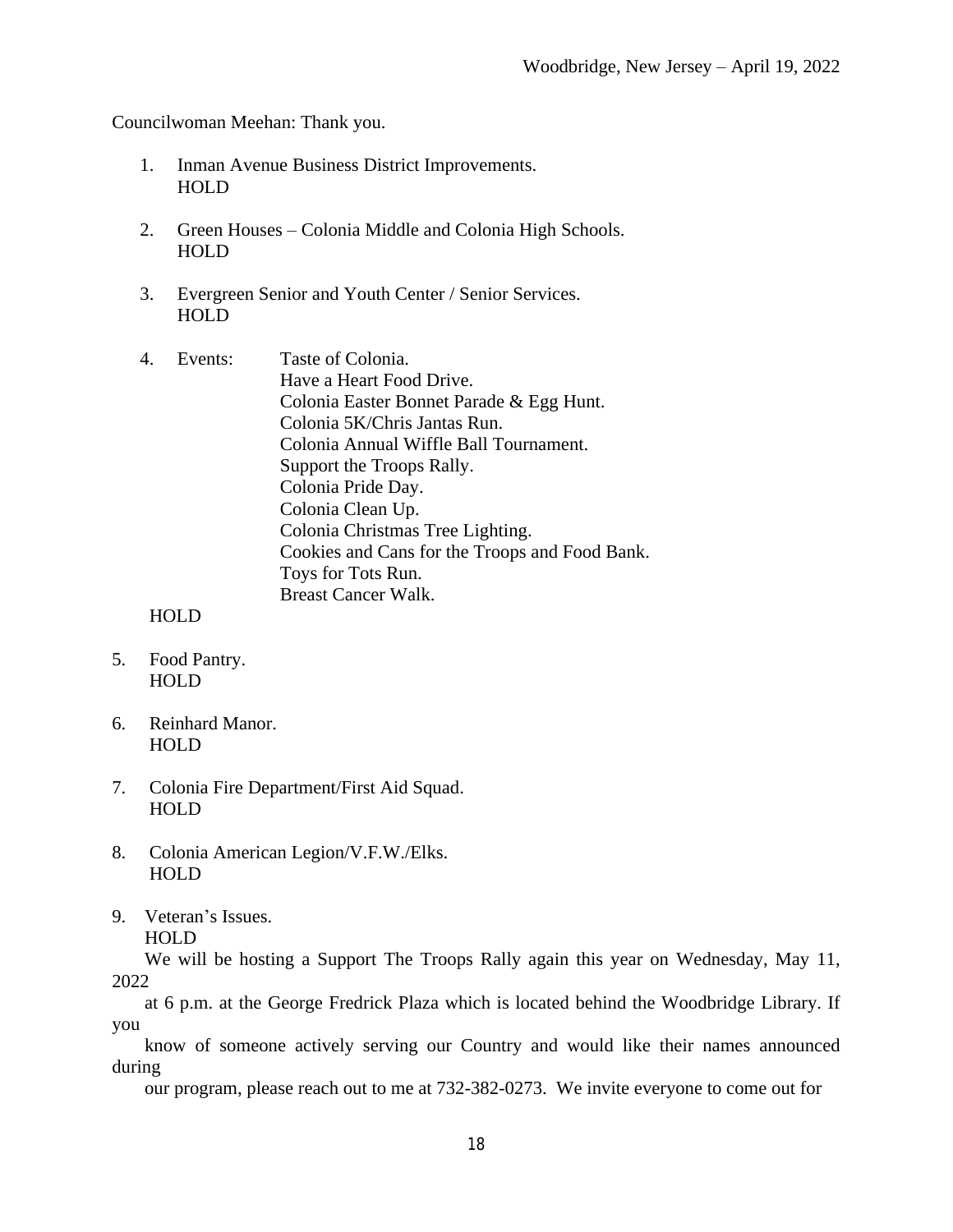not only those that are serving currently but those that served in the past.

- 10. Rahway Valley Sewerage Authority. HOLD
- 11. Cpl. Kevin Reinhard Marine Corps League. HOLD
- 12. Volunteer Directory. HOLD
- 13. Domestic Violence Response Team. HOLD
- 14. AED Program. HOLD
- 15. Springwood HOLD

An update on The Henry Inman Library, I am happy to report that work should soon begin on the roof of the library which is the first step on getting the library back up and running. The library was badly damaged by floods caused by Hurricane Ida last year. Approximately 90% of the money we need to repair the library will be reimbursed by FEMA. We know how much the residents of Colonia enjoy this library and we are excited to get it back up and running. Hopefully the library will reopen this year. Residents that want to use the library can always go over to Woodbridge Main Library.

Next Saturday, April 30, 2022, from 2 p.m.-6 p.m., we will be holding a fundraiser to help support PJ Pascalli of Iselin that was injured in a terrible car crash in February. PJ has recently been moved to an extended recovery unit for long term rehab and the road ahead for him will be very difficult and a long one. Please come and support his family at the Colonia American Legion. There will be food, drinks, music, and raffles. The cost per person is \$25 and you can pay at the door.

I want to thank the Mayor and Administration who have proactively been responding to the health concerns at Colonia High School. Please know that at the start of this health concern we are doing everything that we can. The health and safety of the school community and the Colonia community at large is paramount and we are taking the information shared very seriously.

Lastly, along with my other council mates, I want to send out condolences to John Mitch and the entire Mitch Family on the loss of Dorothy Mitch who was a wonderful woman. That's all I have this evening. Thank you.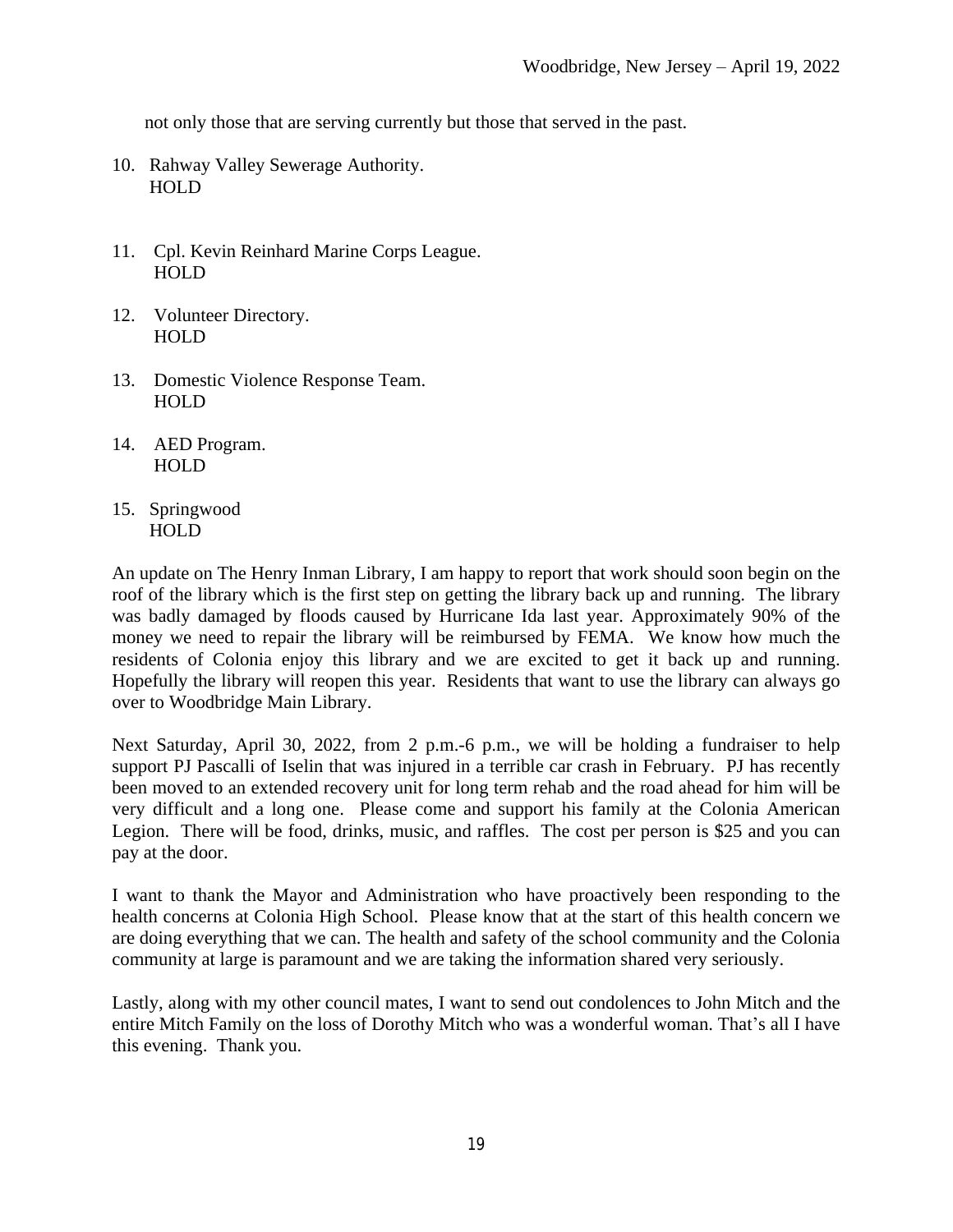### **KYLE ANDERSON, COUNCILMAN-AT-LARGE**

Councilman Anderson: Thank you Councilwoman.

- 1. W.T.Y.R.C. HOLD
- 2. Job Bank. HOLD
- 3. Mayor's Trophy. HOLD
- 4. Woodbridge Hall of Fame. HOLD
- 5. Taste of Woodbridge. HOLD
- 6. Charity Raffle. HOLD
- 7. Drive-In Movies. HOLD
- 8. N.A.A.C.P. (*NAACP.org*). HOLD
- 9. Dr. Martin Luther King Annual Program. HOLD
- 10. Independent Club of Colonia. HOLD
- 11. Tooling Around Program. HOLD

 Tooling around Town will take place this year on April 30, 2022. There is very little time but we need more volunteers. If you can, please contact the Township and let us know if you will be able to volunteer.

- 12. Boy Scouts / Camping. **HOLD**
- 13. League Consolidation. **HOLD**
- 14. Middlesex College. HOLD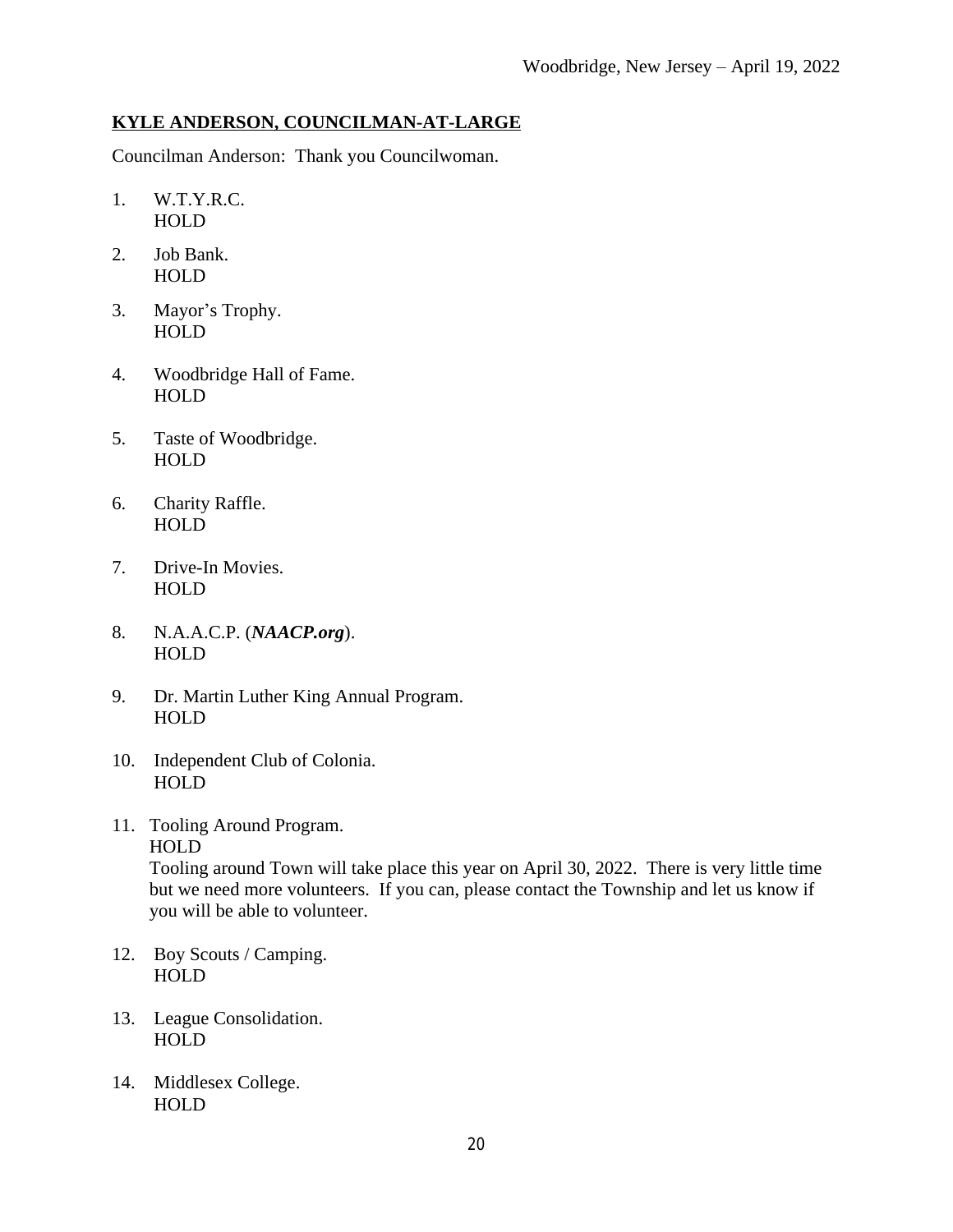#### 15. Woodbridge Organization of Neighbors Advocating Change. HOLD

I want to thank Ms. Sharkey for stepping in a role that she just started about a year ago and this is her first meeting and she has done a great job in his absence. I would like to extend my condolences to Mr. Mitch and his family. I know what his mother meant to him and I wish his family well and my heart goes out to them.

Juneteenth will be taking place on June 18, 2022, from 12 p.m.-4 p.m. behind Woodbridge High School. There will be the same kind of activities as last year but bigger and better. We are working with some of the high school volunteers and we are looking forward to that. The rest of my agenda is in order but I do want to mention on behalf of Mr. Ficarra, who is absent. Our mini golf and batting cages are open and school is in recess so please check the recreation schedule. Woodbridge Community Center, Summer Camp – registration has begun. There is a \$20 reduction for early bird registration.

# **(VIRU) VIRBHADRA N. PATEL, 4th WARD COUNCILMAN**

Councilman Anderson: Councilman Patel. Councilman Patel: Thank you Councilman Anderson.

- 1. American Legion (T. Nulty Post). HOLD
- 2. Oak Tree Road Special Improvement District (SID). **HOLD**
- 3. JFK High School Field and Building Improvements. HOLD
- 4. Sucker's Brook Bank Stabilization. HOLD
- 5. 4<sup>th</sup> Ward Road Projects. HOLD
- 6. Magnolia/ Willow/ Walnut Area Commuter Parking. HOLD
- 7. Sign Ordinance. HOLD
- 8. Cooper Field. HOLD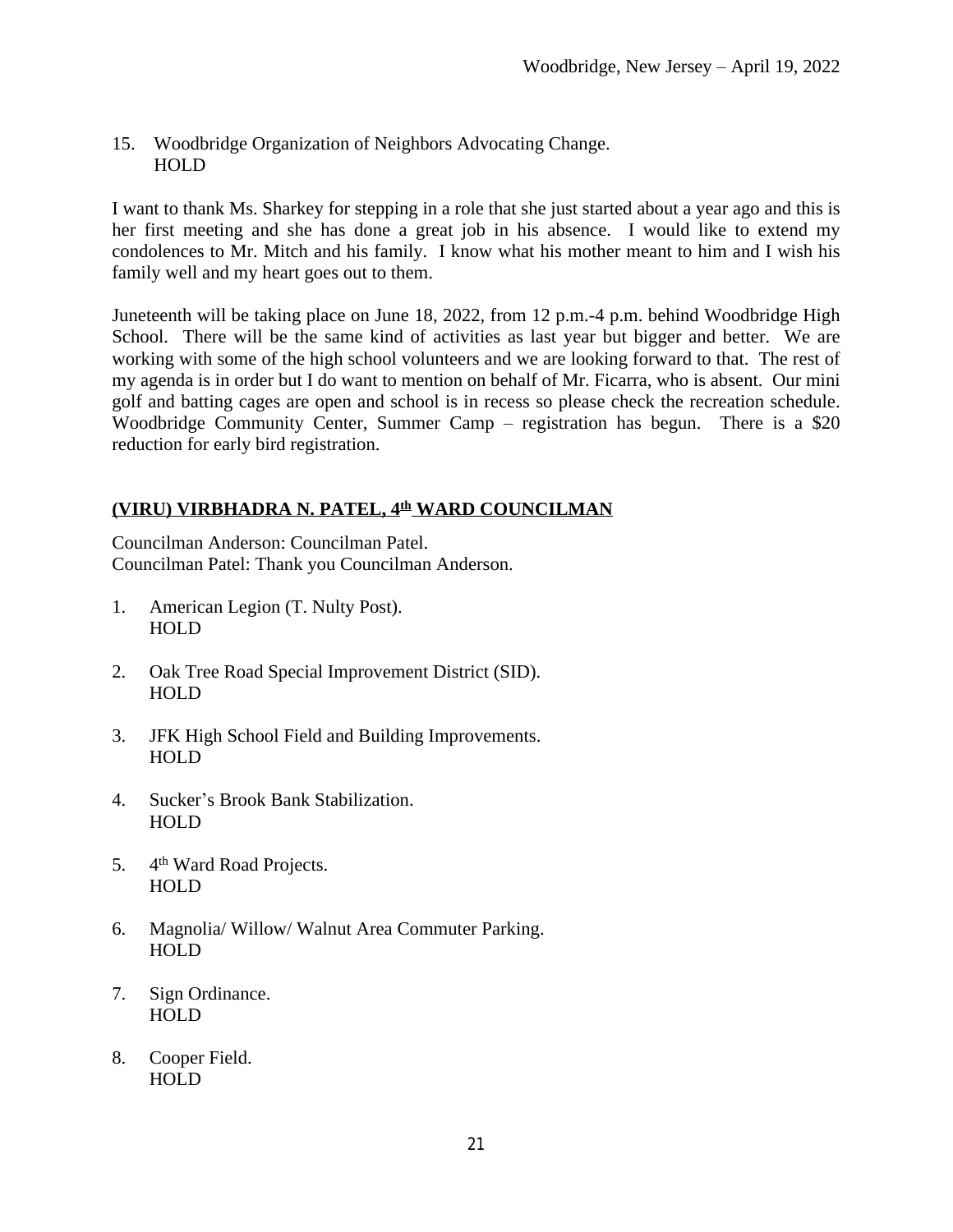My Agenda is in order. I would like to pay my heartfelt tribute to Miss Dorothy Mitch mother to our Municipal Clerk, John Mitch. I humbly express my prayers for her departed soul and my condolences to her family. Thank you.

### **SHARON MCAULIFFE, 1st WARD COUNCILWOMAN**

Councilman Anderson: Thank you. Councilwoman McAuliffe. Councilwoman McAuliffe: Thank you Councilman Anderson.

1. Events:

Relay for Life.

Fishing Derby**.** Parker Press Concerts. Woodbridge Wednesdays and Local Band Thursdays. Saint James Street Fair.

#### HOLD

 This Friday, Relay for Life will be hosting a paint and sip fundraiser in memory of past First Ward Councilwoman, Nancy Bader Drumm. This event will be held at the Woodbridge Elks on Rahway Avenue starting at 7 p.m.

- 2. Main Street SID (Special Improvement District). HOLD
- 3. Chamber of Commerce.

#### HOLD

The Chamber of Commerce is holding their 58<sup>th</sup> Annual Golf Outing on June 13, 2022 at the Colonia Country Club. Early bird registration ends on May 1, 2022. You can go to the chamber website to register.

- 4. Buy Local program. HOLD
- 5. Transit Village. HOLD
- 6. Blue Acres / F.E.M.A. HOLD
- 7. Main St. & Rt. 9. HOLD
- 8. Animal Shelter. HOLD
- 9. Dog Park. HOLD
- 10. Arts.

A. Woodbridge Train Station Mural Project.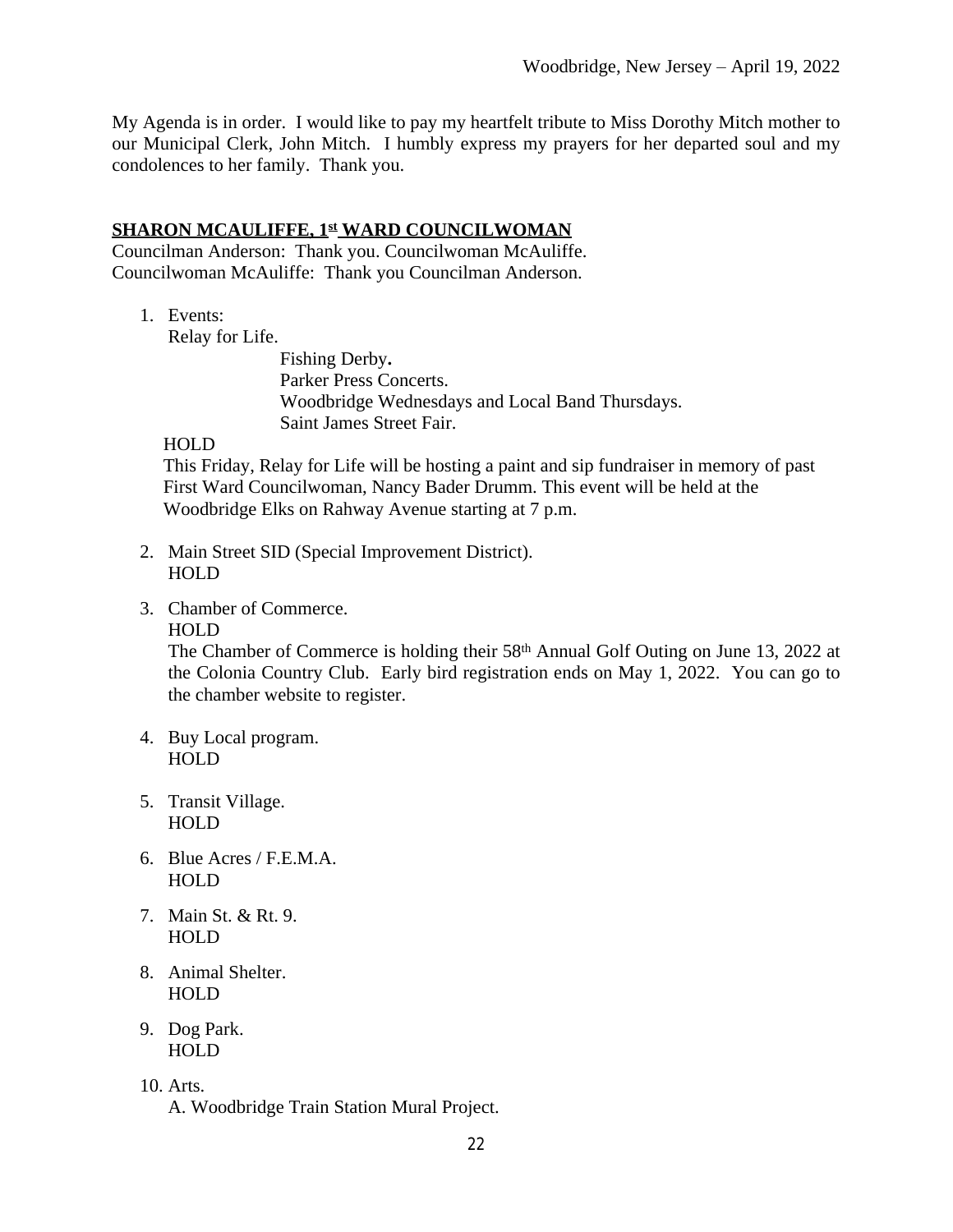B. Gallery on Main. HOLD

The Gallery on Main still has free open spots for the cartooning workshop which is being held on April 30, 2022 for children ages 8 to 12.

11. PACE. HOLD

- 12. Woodbridge Fire Department. HOLD
- 13. Coast Guard. HOLD
- 14. Sewaren Library Programs. HOLD
- 15. Acacia Center.

On April 30, 2022, the Acacia Center will be holding a Woodbridge Community Choir at 7:30 p.m.

- 16. RISE Program. HOLD
- 17. Sewaren Marina. HOLD
- 18. First Presbyterian Church of Woodbridge. HOLD
- 19. Earth Day Event

HOLD

Earth Day/Arbor Day celebration will be on Saturday, April 23, 2022 in the Township parking lot from 10 a.m. to 2 p.m. come celebrate the planting of the Arbor Day tree, take home some free tree seedlings along with many green items and to enter into our rain barrel and compost bin raffle and participate in our newly installed Watson and Crampton Avenue walking trail through the Blue Acres Woodbridge River Wetlands.

20. Green Infrastructure HOLD

Also, this Saturday was opening day for the little league baseball. It was very exciting to go there and watch the young boys and girls playing and seeing the enthusiasm of the men and women volunteering their time to coach these young athletes. That is all I have to say today. Thank you.

HOLD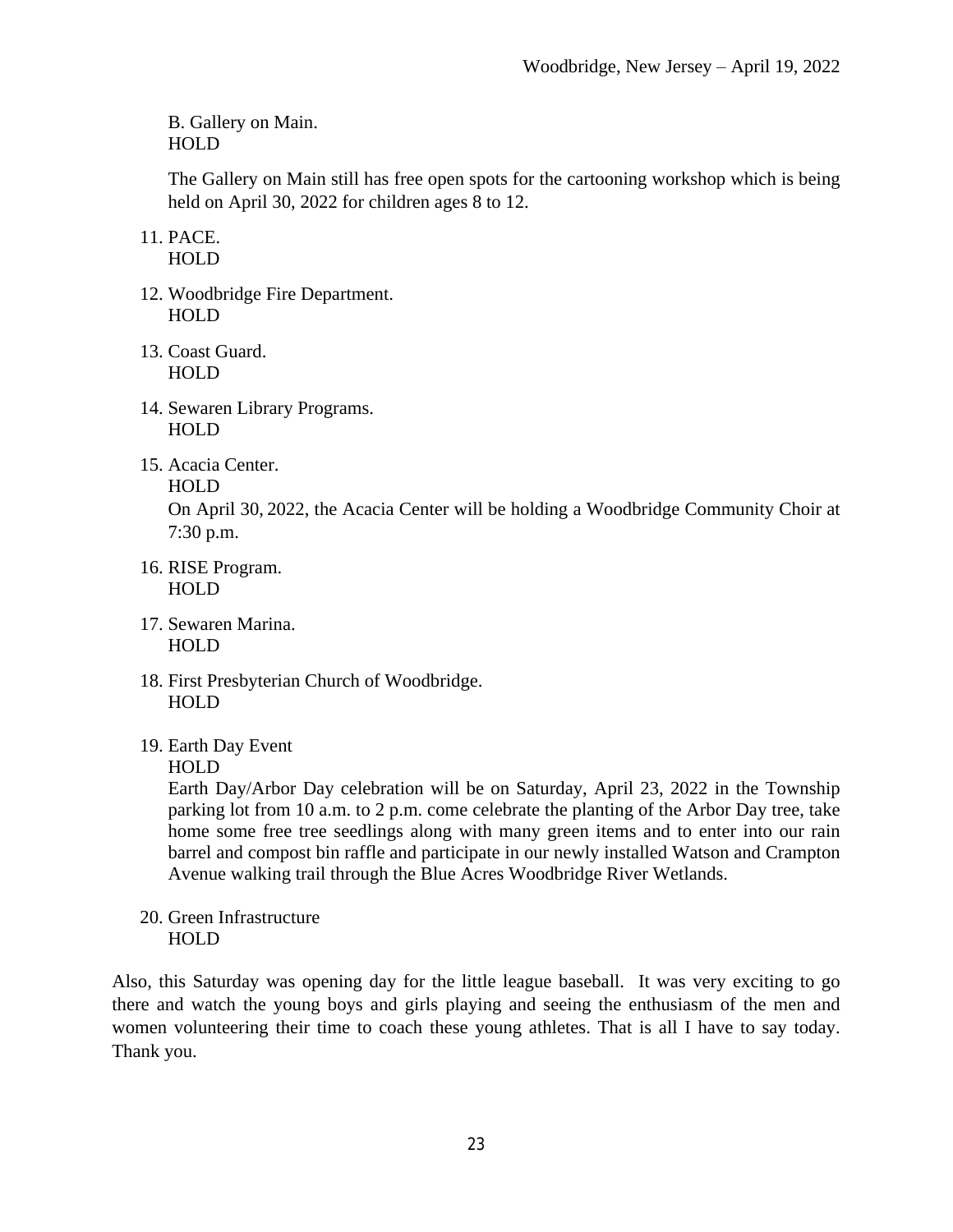### **CHERYL SHARKEY, DEPUTY CLERK**

Councilman Anderson: Mrs. Sharkey Mrs. Sharkey: Yes, thank you.

- 1. Liquor License Transfer(s) / Change of Corporate Structure.
	- A. Change of Corporate Structure of Liquor License # 1225-33-064-005 Viswasha Foods LLC, t/a The Yellow Chili, 1477 Oak Tree Rd., Iselin.
	- B. Application for a "New" Club '31' Type Liquor License for American Irish Association of Woodbridge, Inc.
	- C. Person-To-Person Transfer of Liquor License #1225-33-068-011Parascondola License, Inc., to Ari and Gio, LLC, t/a Casa Giuseppe, 487 Rt. 27, Iselin, NJ 08830.
	- D. Person-To-Person Transfer of Liquor License #1225-33-015-007 from WB Dining LLC t/a Tio Juan's Margarita's to DIA Foods, LLC t/a Tio Juan's Margarita's Restaurant, 53 Rt. 1 So., Metuchen (MPT), NJ 08840.
- 2. Liquor License Incident(s) / Hearing(s).
- 3. Liquor License Renewals.

A. Annual Retail Licensee Meeting. (**Virtual**: May 26, 2022).

- 4. Street Closings / Special Events (Block parties, street fairs, carnivals, etc.).
- 5. Elections.

2022 Primary: (**6/7/22)** Early Voting: (**6/3/22 – 6/5/22**).

2022 General Election: (**11/8/22**) Early Voting: (**10/29/22 – 11/6/22**).

Number (1) one, we continue to work on these changes and transfers and the rest of the Clerk's Agenda is in order.

### **MAYOR:**

Councilman Anderson: Thank you. Mayor McCormac.

John E. McCormac, Mayor: Thank you acting Council President. I would like to express my condolences to the Mitch Family. We had the pleasure of working with Dorothy Mitch in our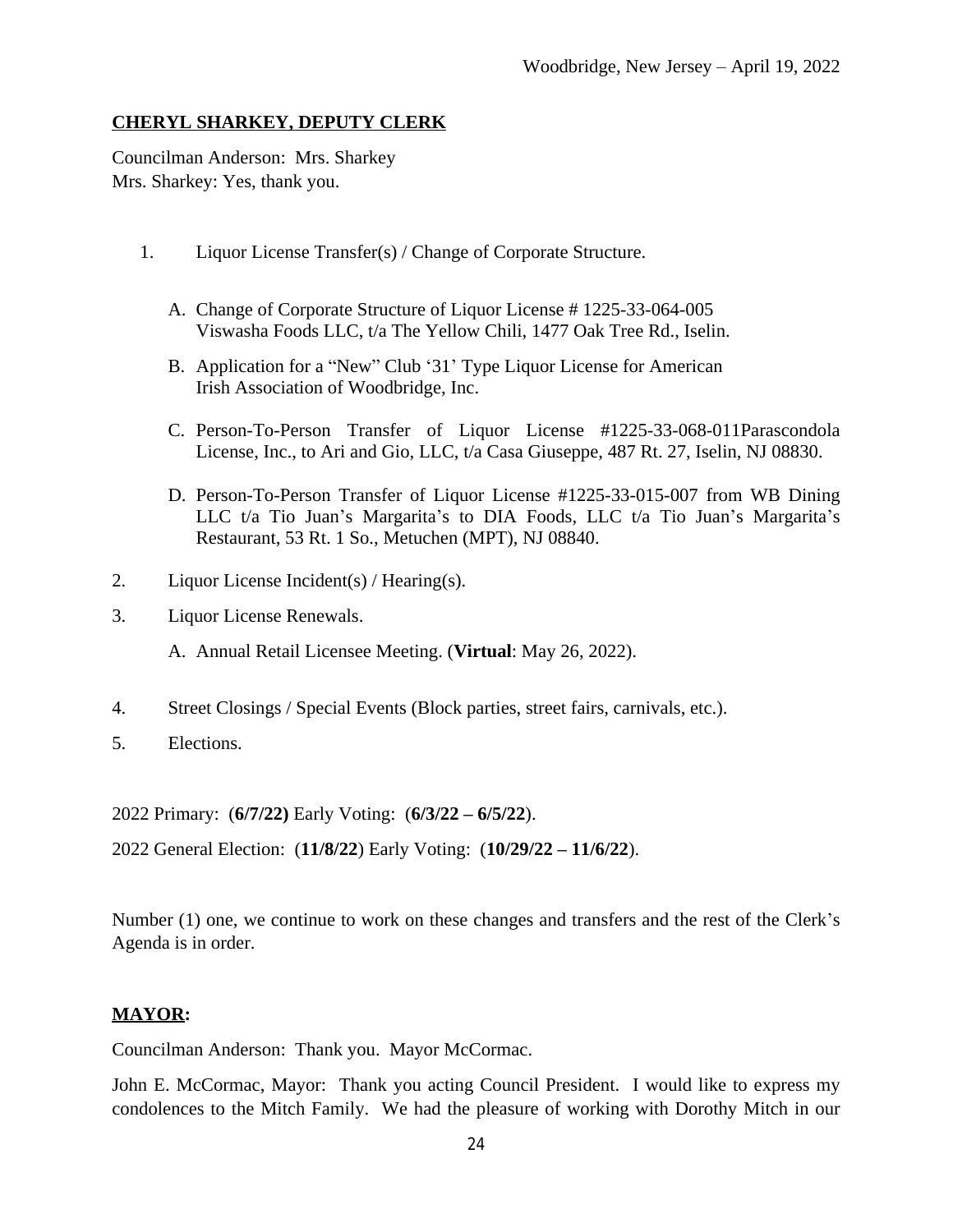office for many years and she was just terrific and a wonderful person. Anybody who called, no matter what they were calling about, they could be angry or mad and they would talk to her and they would get refined. She just had a way to deal with people that was absolutely terrific.

Congratulations to Cheryl on a very successful first night in the Clerk's chair. The only two things I would mention is the Elks are having breakfast this Sunday from 8 a.m.-11 a.m. for Woodbridge Softball and then next Sunday, May 1, 2022 for Woodbridge Baseball. Great breakfast and great time.

A quick update on Colonia. Everybody knows, if you haven't seen CBS, ABC, NBC, or FOX in the last seven days, I'll fill you in. And if I am on those stations, it's never good. The last time I was on was for the plane crash and I'm on now for the high school. They never cover us if the Easter Bunny comes to town, they only cover things that are bad. So if it was up to me, I would never be on those stations.

About four weeks ago we found out there were posts on Facebook related to this topic and Al Lupiano who was a former resident and former student of Colonia was the guy leading the charge to get all this research done. I don't think I ever met him but I know his father very well from the Iselin V.F.W. so I reached out to Vinny and got his son's number, reached out and said we are happy to help. We learned about what he is doing, unfortunately he has a brain tumor and his wife has a brain tumor, both benign, but his sister did die from brain cancer. He promised her on her death bed that he would get to the bottom of it. He started finding dozens of people in Colonia who either had tumors or cancer many of which passed and people were starting to report to him and he has a list and it's allegedly over 100 names. This is very serious and we're taking it very serious. I give him credit for doing this and he is a community hero regardless of what the results are because he took up this challenge and is doing a great job publicizing it and it should be publicized because the more we know, the better. We immediately contacted T&M Associates, they are our environmental engineers they work with us on the marina project and the water company issue back in October. They are experts and very good. They talked with us and came up with a plan to test the school. They engaged a company called Cabrera, a subcontractor to do the testing. They are doing two things. April 9, 2022 was the first day of the testing and they placed over 100 canisters that are like little cups throughout the school. They are radon detectors and they are going to collect them on Sunday, April 24, 2022 and they are going to bring them to the testing laboratory to have them analyzed. It will take a little while to get that done and then we will get the results, discuss the results with T&M, we will then discuss the results with the different Federal and State agencies that we've been talking to and at the appropriate time we will release the results.

The second thing that Cabrera is doing is a complete sweep of the entire grounds of the high school. They are using carriages with gamma meters literally scanning every square inch of the grounds of Colonia High School which is 28 acres. They started in the ball fields and we closed them down for the first weekend to get that out of the way and the kids can play after that on them. They literally go down just like you are mowing a lawn, you can't leave a strip of grass when you mow your lawn, and you have to go over everything. The last two weekends they have done that and they are doing it this weekend and now they are down to the very hard areas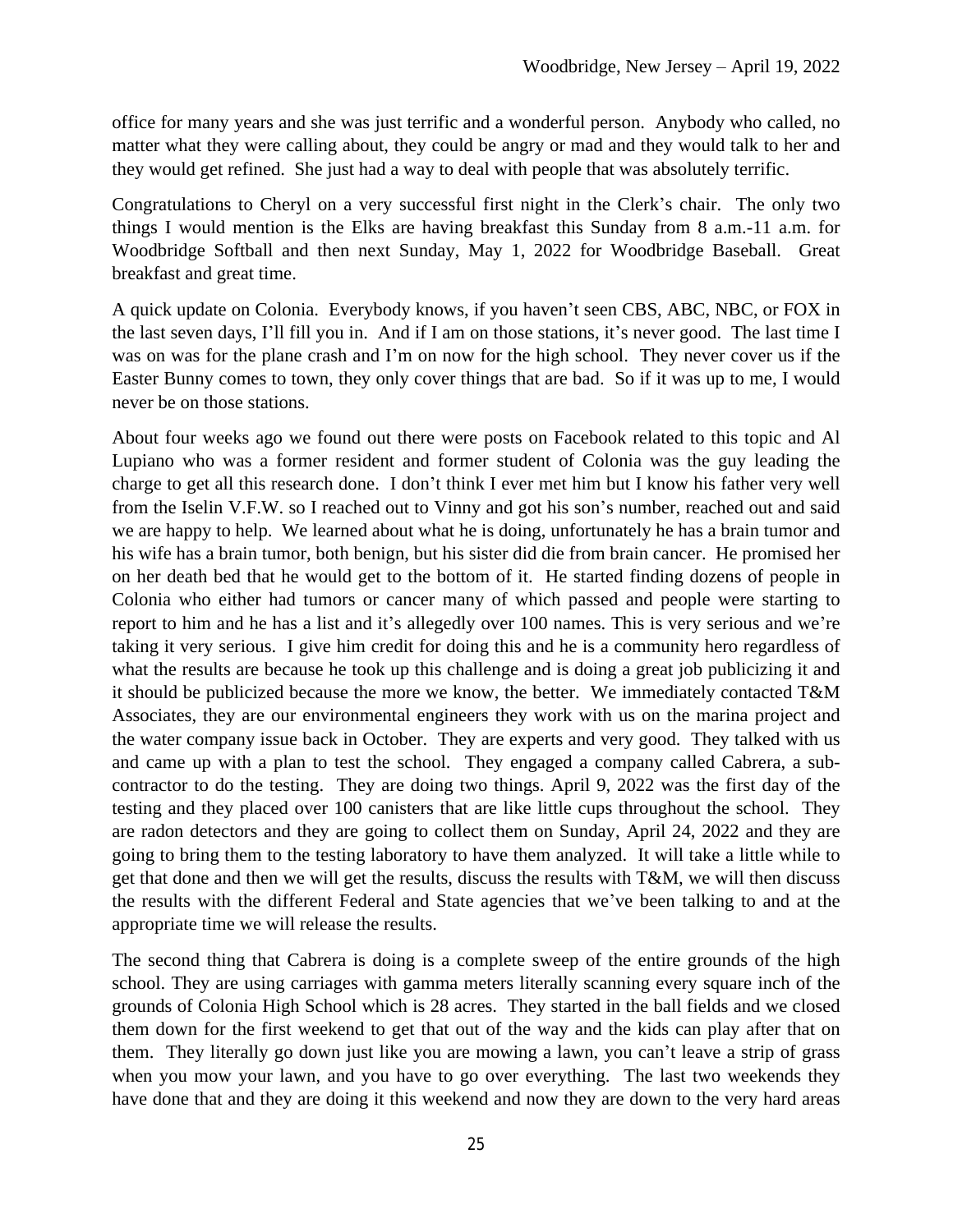to do which is basically the woods where they can't go in the with the stroller, they've got to do it by hand. They also went through the entire school by hand with these meters and measured every piece of tile, sheetrock, cement, you name it and they have tested it. Those results are being gathered by the meters and they are going to be sent to a lab in Florida and those results will probably come back sometime within several weeks. We talked to Governor Murphy's office and Congressman Pallone's office, who has been tremendous because as you know he is the Chairman of the Environmental Committee in the House. There are 435 House Members and he is the one in charge of the Environmental Committee and he is our Congressman. When he calls, people tend to pay a lot of attention. He got the EPA, the CDC and the ATSDR (Agency for Toxic Substance Disease Registry) on the phone with us. Through Governor Murphy's Office we were able to get the Department of Health on the phone and the Department of Environment Protection. We had a group call on April 4, 2022 and we informed everybody of what we were going to do on April 5<sup>th</sup>, which is past the emergency to hire T&M, and everybody concurred that was the right step to take. The Federal Government can't act quick, let's face it, the State Government can't act quick. We can act quickly and we had the meeting scheduled almost at the perfect time. We passed everything on April 5, 2022 and we started on April 9, 2022. We are very fortunate that we, as a local government, are much more nimble than a State or Federal Government. The School Board is 100 percent involved in every conversation. Dr. Massimino is on every call, every Zoom call, and has been in our office numerous times. And he knows everything that is going on and has been a partner with us. Of course he's got to be involved to schedule everything with the school so he has been terrific. We are paying the \$221,350 so far is the contract for T&M. When it's over we may need more and we passed \$450,000 just in case. Who pays for it right now is not a concern. There is people with cancer. I'm not worried about who's paying for it right now. I want to get the testing done, I want the results analyzed and I want to release them. We're going to try for the Federal Government to get reimbursed. I talked to Senator Cory Booker's office yesterday and they are offering to get the ball rolling to see what they can get. We've talked to Senator Menendez's office and as I said Congressman Pallone's office has been unbelievable. We'll figure that out when the time comes. The important thing now is to get the work done. Everybody is working together and on the same page. We had a call at 3 o'clock today with the Governor's office and the Department of Health and Congressman Pallone's office. We have a meeting with the DEP on Friday morning. We are keeping everybody informed. The important thing is to get everything analyzed. Once again I want to say that I think Al Lupiano has done a great service for this Township. He's not a random guy who decided to do this, he is personally impacted. But he is also in the field as an Environmental Scientist by career. And as we talk on the phone with somebody from the EPA, he knows where they work and knows who they are. He's the perfect guy to be leading the charge here and he's done a great job. Whether we find nothing, and I hope we find nothing, or whether we find something, he is a hero and he should be thanked for everything he's done. So, that's the status for those of you that don't watch National T.V., now you have it off TV-35 and I was on more TV-35 than I was on National T.V. Now everybody at home has the complete story of what is going on. We will keep you posted and anybody can call us with questions. We are getting advice from all over the world believe it or not. We got a call or an email from somebody in Australia telling us what we should be doing, we got a call from somebody in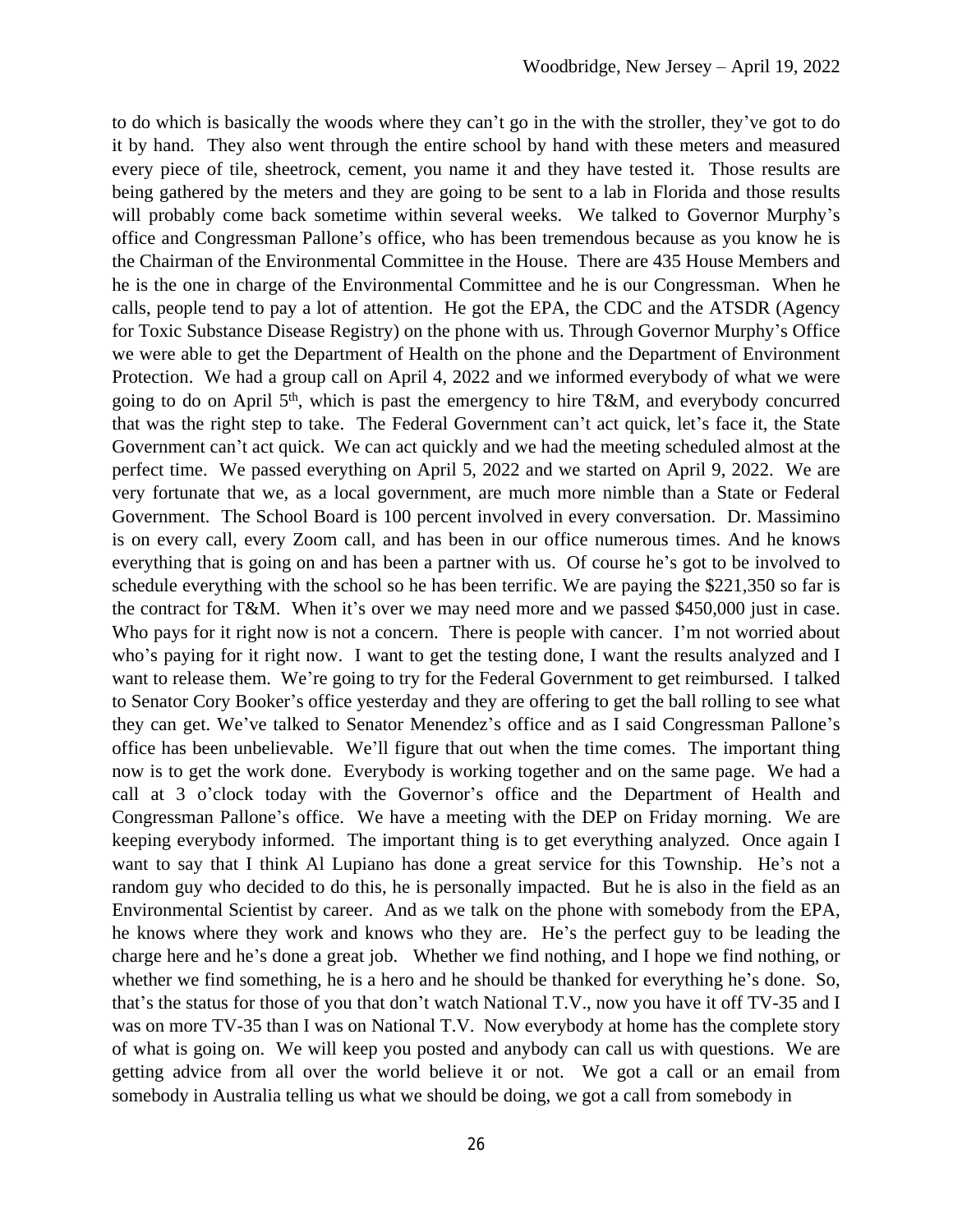Brussels. I got a call from Texas today. Most we don't necessarily need. But I did receive a call from a doctor from South Jersey and was educating us quite well on things that we should be looking for. So if anybody has any questions just reach out for my office and anybody from the Town Council. We are happy to explain. Our website and social media have everything. If we know it, you know it as soon as we are allowed to release it. Thank you for the opportunity to explain this.

Councilman Anderson: Mr. Mayor, I just want to thank you because as I talk to members of the community, and this is I think partially why we don't have a room full of people asking questions, it's because you and the Administration acted so quickly and swiftly and did not dismiss this individual. You jumped on it right away and like you said, it didn't matter where the funds came from. Naturally those questions are always going to come up because that is part of the business that we are in. I think most of the residents have been very satisfied with the level of communication that the Township and the Board of Education have been providing. Living in Colonia and having numerous friends that graduated especially during that time because I was in school when Mr. Lupiano was in school and that's a concern. You're getting calls from Australia and I am getting emails and calls and Facebook posts from people that are from all over our country that all of a sudden know where Colonia, New Jersey is. It's an unfortunate reason for people to know where Colonia, New Jersey is because of that reason. Thank you very much for keeping the public informed.

### **POLICE:**

Councilman Anderson: Thank you. Director Hubner.

Police Director Hubner: Thank you Council President. I have two traffic ordinances.

### **PLANNING AND DEVELOPMENT:**

Councilman Anderson: Thank you. Director Darden.

Director Darden: Thank you Councilman Anderson. Nothing this evening.

### **PUBLIC WORKS/ENGINEERING:**

Councilman Anderson: Thank you. Director Brew.

Public Works Director Brew: Thank you Council President.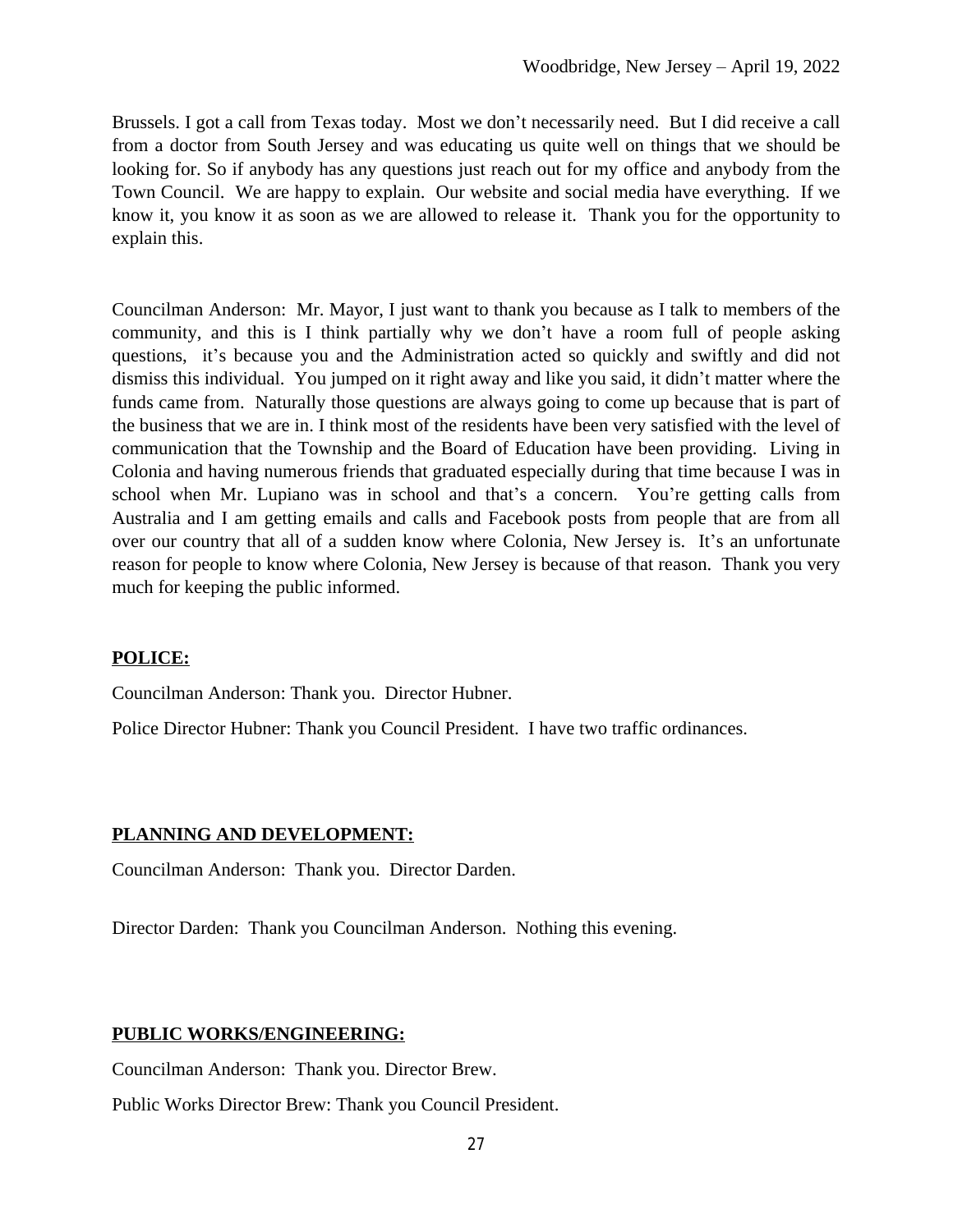### **ADMINISTRATION & FINANCE:**

Councilman Anderson: Thank you. Mr. Wagner.

Deputy Business Administrator Wagner: Thank you, nothing this evening.

**LEGAL:**

Councilman Anderson: Thank you. Legal. Brian Bontempo, Esq.: Nothing this evening.

## **RECREATION:**

### **HEALTH:**

Councilman Anderson: Motion for adjournment.